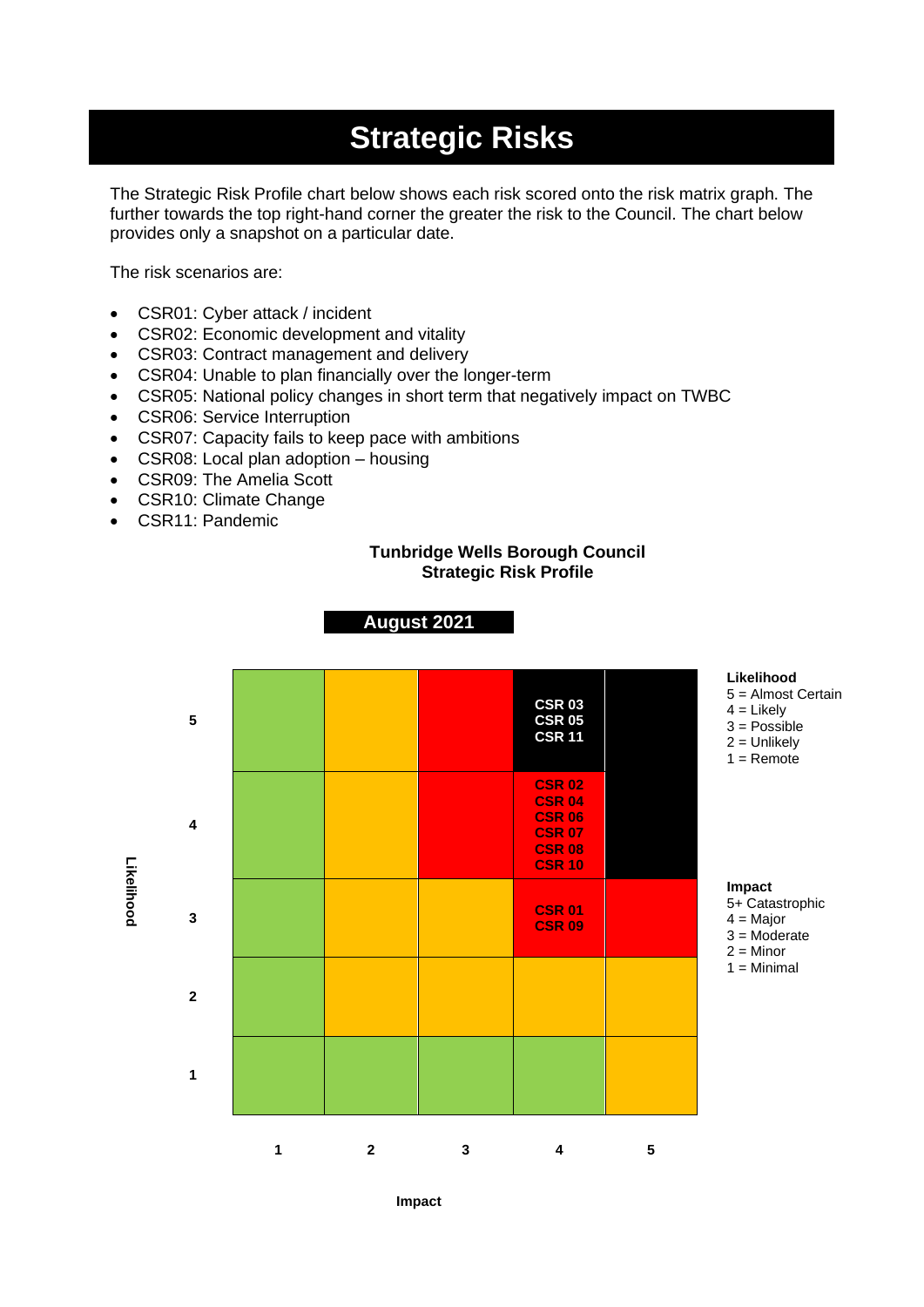The table below tracks movement in the identified strategic risk areas.

| <b>Risk</b><br><b>Ref</b> | <b>Title</b>                                                           | November 2020                      | <b>March 2021</b>                  | <b>May 2021</b>                    | <b>June 2021</b>                   | August 2021                         | <b>Trend</b>               |
|---------------------------|------------------------------------------------------------------------|------------------------------------|------------------------------------|------------------------------------|------------------------------------|-------------------------------------|----------------------------|
| <b>CSR 01</b>             | Cyber-attack/incident                                                  | 12<br>(3 x Lk, 4 x Im)             | 12<br>(3 x Lk, 4 x Im)             | 12<br>(3 x Lk, 4 x Im)             | 12<br>(3 x Lk, 4 x Im)             | 12 <sub>1</sub><br>(3 x Lk, 4 x Im) | $\leftrightarrow$          |
| <b>CSR 02</b>             | Economic development<br>and vitality                                   | 20<br>$(5 \times Lk, 4 \times lm)$ | 20<br>$(5 \times Lk, 4 \times Im)$ | 16<br>$(4 \times Lk, 4 \times lm)$ | 16<br>$(4 \times Lk, 4 \times lm)$ | 16<br>$(4 \times Lk, 4 \times lm)$  | $\mathbf{L}$               |
| <b>CSR 03</b>             | Contract management and<br>delivery                                    | 15<br>$(5 \times Lk, 3 \times lm)$ | 15<br>$(5 \times Lk, 3 \times lm)$ | 15<br>$(5 \times Lk, 3 \times lm)$ | 15<br>(5 x Lk, 3 x Im)             | 20<br>(5 x Lk, 4 x Im)              | ↑                          |
| <b>CSR 04</b>             | Unable to plan financially<br>over the longer-term.                    | 16<br>$(4 \times Lk, 4 \times lm)$ | 16<br>$(4 \times Lk, 4 \times lm)$ | 16<br>$(4 \times Lk, 4 \times lm)$ | 16<br>$(4 \times Lk, 4 \times lm)$ | 16<br>$(4 \times Lk, 4 \times lm)$  | $\leftrightarrow$          |
| <b>CSR 05</b>             | National policy changes in<br>short term impact<br>negatively on TWBC. | 20<br>(5 x Lk, 4 x Im)             | 20<br>$(5 \times Lk, 4 \times Im)$ | 20<br>(5 x Lk, 4 x Im)             | 20<br>(5 x Lk, 4 x Im)             | 20<br>(5 x Lk, 4 x Im)              | $\leftrightarrow$          |
| <b>CSR 06</b>             | Service Interruption                                                   | 16<br>$(4 \times Lk, 4 \times lm)$ | 16<br>$(4 \times Lk, 4 \times lm)$ | 16<br>$(4 \times Lk, 4 \times lm)$ | 16<br>(4 x Lk, 4 x Im)             | 16<br>$(4 \times Lk, 4 \times Im)$  | $\leftrightarrow$          |
| <b>CSR 07</b>             | Capacity fails to keep pace<br>with ambitions                          | 16<br>$(4 \times Lk, 4 \times lm)$ | 16<br>$(4 \times Lk, 4 \times lm)$ | 16<br>$(4 \times Lk, 4 \times lm)$ | 16<br>$(4 \times Lk, 4 \times Im)$ | 16<br>$(4 \times Lk, 4 \times lm)$  | $\leftrightarrow$          |
| <b>CSR 08</b>             | Local plan adoption -<br>housing                                       | 16<br>$(4 \times Lk, 4 \times lm)$ | 16<br>$(4 \times Lk, 4 \times lm)$ | 16<br>$(4 \times Lk, 4 \times lm)$ | 16<br>$(4 \times Lk, 4 \times Im)$ | 16<br>$(4 \times Lk, 4 \times Im)$  | ↑                          |
| <b>CSR 09</b>             | The Amelia Scott                                                       | 12<br>(3 x Lk, 4 x Im)             | 20<br>$(5 \times Lk, 4 \times lm)$ | 12<br>(3 x Lk, 4 x Im)             | 12<br>(3 x Lk, 4 x Im)             | 12<br>(3 x Lk, 4 x Im)              | $\leftrightarrow$          |
| <b>CSR 10</b>             | <b>Climate Emergency</b>                                               | 16<br>$(4 \times Lk, 4 \times lm)$ | 16<br>$(4 \times Lk, 4 \times lm)$ | 16<br>$(4 \times Lk, 4 \times lm)$ | 16<br>$(4 \times Lk, 4 \times lm)$ | 16<br>$(4 \times Lk, 4 \times lm)$  | $\leftrightarrow$          |
| <b>CSR 11</b>             | Pandemic                                                               | 20<br>$(5 \times Lk, 4 \times Im)$ | 20<br>$(5 \times Lk, 4 \times Im)$ | 20<br>(5 x Lk, 4 x Im)             | 20<br>(5 x Lk, 4 x Im)             | 20<br>$(5 \times Lk, 4 \times lm)$  | $\leftarrow$ $\rightarrow$ |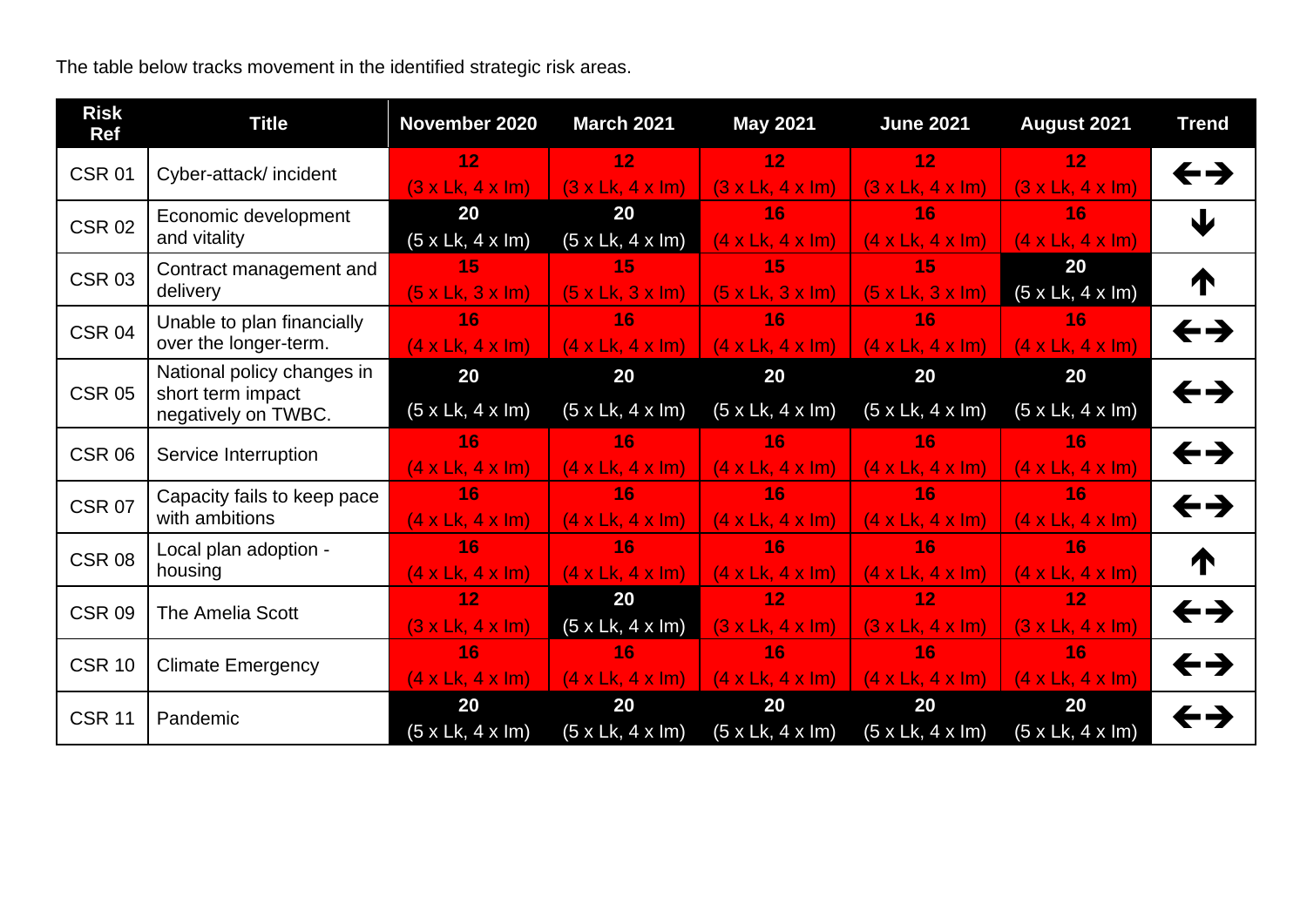# **Risk Scenario 1: Cyber-attack / incident**

| <b>Risk Description:</b>                                                                                             |                                                                                                                                                                                                                                                         | <b>Current Likelihood/ Impact</b>                                                                                                                                                                                                                                                                                                                                          | Possible (3) /Major (4)                                                                                                                                                                                                                                                                                                                                                                                                                                                                                                                                                                           |
|----------------------------------------------------------------------------------------------------------------------|---------------------------------------------------------------------------------------------------------------------------------------------------------------------------------------------------------------------------------------------------------|----------------------------------------------------------------------------------------------------------------------------------------------------------------------------------------------------------------------------------------------------------------------------------------------------------------------------------------------------------------------------|---------------------------------------------------------------------------------------------------------------------------------------------------------------------------------------------------------------------------------------------------------------------------------------------------------------------------------------------------------------------------------------------------------------------------------------------------------------------------------------------------------------------------------------------------------------------------------------------------|
| A successful cyber-attack or cyber incident<br>which causes significant disruption to ability<br>to deliver services |                                                                                                                                                                                                                                                         | <b>Target Likelihood/ Impact</b>                                                                                                                                                                                                                                                                                                                                           | Unlikely (2) / Minor (2)                                                                                                                                                                                                                                                                                                                                                                                                                                                                                                                                                                          |
| <b>Member Risk</b><br><b>Cllr Dawlings</b><br><b>Owner</b>                                                           |                                                                                                                                                                                                                                                         | <b>Officer Risk Owner</b>                                                                                                                                                                                                                                                                                                                                                  | <b>Chris Woodward</b>                                                                                                                                                                                                                                                                                                                                                                                                                                                                                                                                                                             |
| <b>Vulnerability/ Contributing factors</b>                                                                           |                                                                                                                                                                                                                                                         | <b>Potential Impact/ Consequences</b>                                                                                                                                                                                                                                                                                                                                      | <b>Current Controls/ Mitigations in place/Actions</b>                                                                                                                                                                                                                                                                                                                                                                                                                                                                                                                                             |
| $\bullet$<br>attacks<br>$\bullet$<br>services<br>$\bullet$<br>$\bullet$<br>arrangements                              | Increased threat from cyber security<br>Ever increasing reliance on digital systems<br>for virtually all Council activities and<br>Data increasingly held in electronic format,<br>not on hard copy paper records<br>Robustness of IT Disaster recovery | Systems offline for a period of<br>time<br>Loss of data<br>Impacting on the ability of<br>Tunbridge to deliver services<br>Service disruption/failure<br>Dissatisfied customers - not<br>meeting customer expectations<br>Data compromised / lost<br>Safeguarding and data<br>protection issues<br>Financial impact -potential fine<br>$\bullet$<br>and cost of rectifying | Designation of a Senior Information Risk Officer<br>Public Service Network accreditation renewal Q3<br>Support from the National Centre for Cyber<br>Security (part of GCHQ)<br>Continuation of cyber awareness campaign -<br>Upgrade to current backup technology Q3<br>Cortex XDR security agents are installed on all<br>corporate devices.<br>Renewed Darktrace AI based cyber immune<br>system<br>Nessus scanning software reporting daily on<br>system vulnerabilities<br>Implementation of Next Gen firewall Q2<br>ICT policies & staff training, including disaster<br>recovery planning. |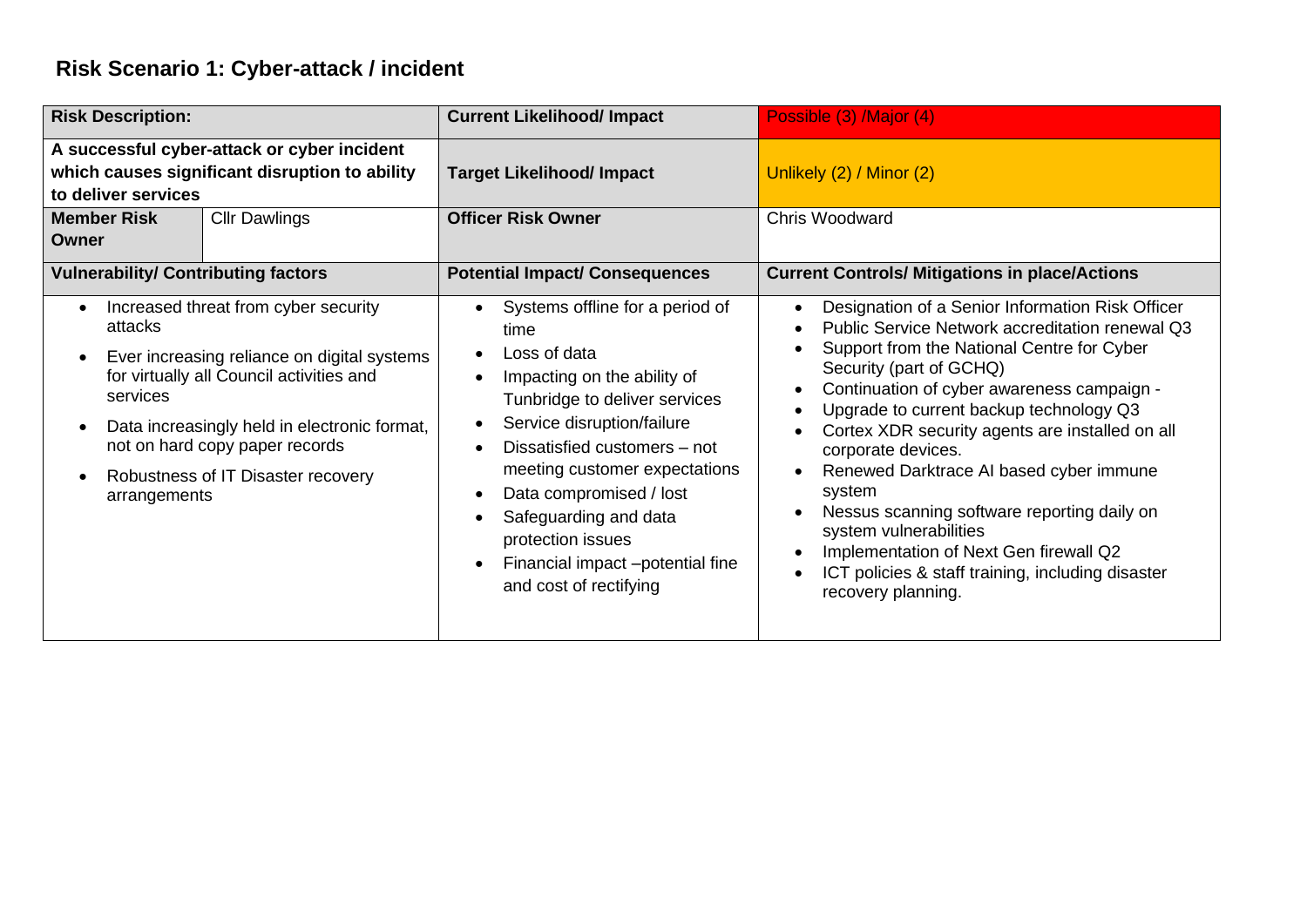### **Risk Scenario 2: Economic development and vitality**

| <b>Risk Description:</b>                                                                                                                                                                                                                                                                                                                                                                                                                                                                                                                                                                                                                                                                                                                                                                                                                                                                                                                                                                                                                                                                   | <b>Current Likelihood/Impact</b>                                                                                                                                                                                                                                                                                                                                                                                                                                                                                                                                                                                                                                                                                                                                                                                                                   | Likely (4) / Major (4)                                                                                                                                                                                                                                                                                                                                                                                                                                                                                                                                                                                                                                                                                                                                                                                                                                                                                                                                                                                                                                                                                                                                                                                                                                                   |
|--------------------------------------------------------------------------------------------------------------------------------------------------------------------------------------------------------------------------------------------------------------------------------------------------------------------------------------------------------------------------------------------------------------------------------------------------------------------------------------------------------------------------------------------------------------------------------------------------------------------------------------------------------------------------------------------------------------------------------------------------------------------------------------------------------------------------------------------------------------------------------------------------------------------------------------------------------------------------------------------------------------------------------------------------------------------------------------------|----------------------------------------------------------------------------------------------------------------------------------------------------------------------------------------------------------------------------------------------------------------------------------------------------------------------------------------------------------------------------------------------------------------------------------------------------------------------------------------------------------------------------------------------------------------------------------------------------------------------------------------------------------------------------------------------------------------------------------------------------------------------------------------------------------------------------------------------------|--------------------------------------------------------------------------------------------------------------------------------------------------------------------------------------------------------------------------------------------------------------------------------------------------------------------------------------------------------------------------------------------------------------------------------------------------------------------------------------------------------------------------------------------------------------------------------------------------------------------------------------------------------------------------------------------------------------------------------------------------------------------------------------------------------------------------------------------------------------------------------------------------------------------------------------------------------------------------------------------------------------------------------------------------------------------------------------------------------------------------------------------------------------------------------------------------------------------------------------------------------------------------|
| Tunbridge Wells not seen as a destination<br>of choice for retailers / consumers /<br>employers                                                                                                                                                                                                                                                                                                                                                                                                                                                                                                                                                                                                                                                                                                                                                                                                                                                                                                                                                                                            | <b>Target Likelihood/ Impact</b>                                                                                                                                                                                                                                                                                                                                                                                                                                                                                                                                                                                                                                                                                                                                                                                                                   | Possible (3) / Moderate (3)                                                                                                                                                                                                                                                                                                                                                                                                                                                                                                                                                                                                                                                                                                                                                                                                                                                                                                                                                                                                                                                                                                                                                                                                                                              |
| <b>Member Risk</b><br><b>Cllr Scott</b><br>Owner                                                                                                                                                                                                                                                                                                                                                                                                                                                                                                                                                                                                                                                                                                                                                                                                                                                                                                                                                                                                                                           | <b>Officer Risk Owner</b>                                                                                                                                                                                                                                                                                                                                                                                                                                                                                                                                                                                                                                                                                                                                                                                                                          | David Candlin                                                                                                                                                                                                                                                                                                                                                                                                                                                                                                                                                                                                                                                                                                                                                                                                                                                                                                                                                                                                                                                                                                                                                                                                                                                            |
| <b>Vulnerability/ Contributing factors</b>                                                                                                                                                                                                                                                                                                                                                                                                                                                                                                                                                                                                                                                                                                                                                                                                                                                                                                                                                                                                                                                 | <b>Potential Impact/ Consequences</b>                                                                                                                                                                                                                                                                                                                                                                                                                                                                                                                                                                                                                                                                                                                                                                                                              | <b>Current Controls/ Mitigations in place/ Actions</b>                                                                                                                                                                                                                                                                                                                                                                                                                                                                                                                                                                                                                                                                                                                                                                                                                                                                                                                                                                                                                                                                                                                                                                                                                   |
| Global Pandemic (Covid-19) closing the<br>economy and restricting public<br>movements<br>Competition for economic opportunities<br>$\bullet$<br>from other areas<br>Longer term High Street and retail decline<br>$\bullet$<br>over last 18 months<br>Significant change in nature of high street<br>$\bullet$<br>due to Covid-19 - including accelerated<br>shift to online and 'experience'<br>Significant change in office working<br>$\bullet$<br>practices and reduced daily market<br>Reimpose local restrictions for Covid-19<br>due to infection spikes<br>Historic centre with restricted pavement<br>space to meet new covid-19 challenges<br>Redevelopment of RVP to provide an<br>improved offer<br>Ongoing infrastructure issues, particularly<br>traffic congestion affecting opportunities<br>The implications of Brexit with a very thin<br>trading agreement with the EU, and wider<br>economic impacts with the potential to<br>have a significant impact on the local<br>economy<br>Lack of ambition and ability of the Council<br>to deliver infrastructure and growth | Lose out to other areas<br>$\bullet$<br>Impact on economic vitality of area<br>$\bullet$<br>Large scale property vacancy<br>$\bullet$<br>Major redefinition of public realm<br>$\bullet$<br>space<br>Unable to secure sufficient<br>$\bullet$<br>opportunities<br>Local area and people lose out<br>$\bullet$<br>Insufficient inward investment<br>$\bullet$<br>Potential for knock on effects<br>$\bullet$<br><b>Curtails attractiveness</b><br>$\bullet$<br>Significant and ongoing impact on<br>$\bullet$<br>revenue streams and income (inc.<br>business rates and car parking)<br>Housing not built<br>$\bullet$<br>More vulnerable to appeal around<br>Local Plan. Reduced control on<br>environment to meet Covid-19<br>recovery plans<br>Impact on staff recruitment and<br>retention<br>Damage to reputation as a place<br>for investment | Work with Royal Tunbridge Wells Together Business<br>Improvement District including promoting Royal Tunbridge<br>Wells<br>Work with Parish/Town Councils to welcome back to High<br>$\bullet$<br>Street and support for community facilities<br>RVP discussion on future redevelopment<br>$\bullet$<br>Deliver out the Amelia Scott<br>$\bullet$<br>Bring forward employment space in the Town Hall<br>$\bullet$<br>Covid-19 reopening plan delivered with business partners<br>across borough<br>Maintain and develop working relationships with key<br>partners, landowners & developers<br>Lobby with partners and stakeholders (including SELEP) to<br>improve trading opportunities with Europe<br>Secure KMEP and SELEP support for delivery of key<br>infrastructure improvements<br>Work with West Kent partners to update and promote key<br>economic development priorities<br>Review and revise existing approved Economic<br>Development Strategy in the post Covid-19 world<br>Ensure Local Plan and Transport Strategy address changes<br>to the economy & transportation post Covid-19 including<br>future office demand<br>Delivery of amendments to road network to encourage<br>walking and cycling<br>Delivery of Government Covid-19 Business Grants |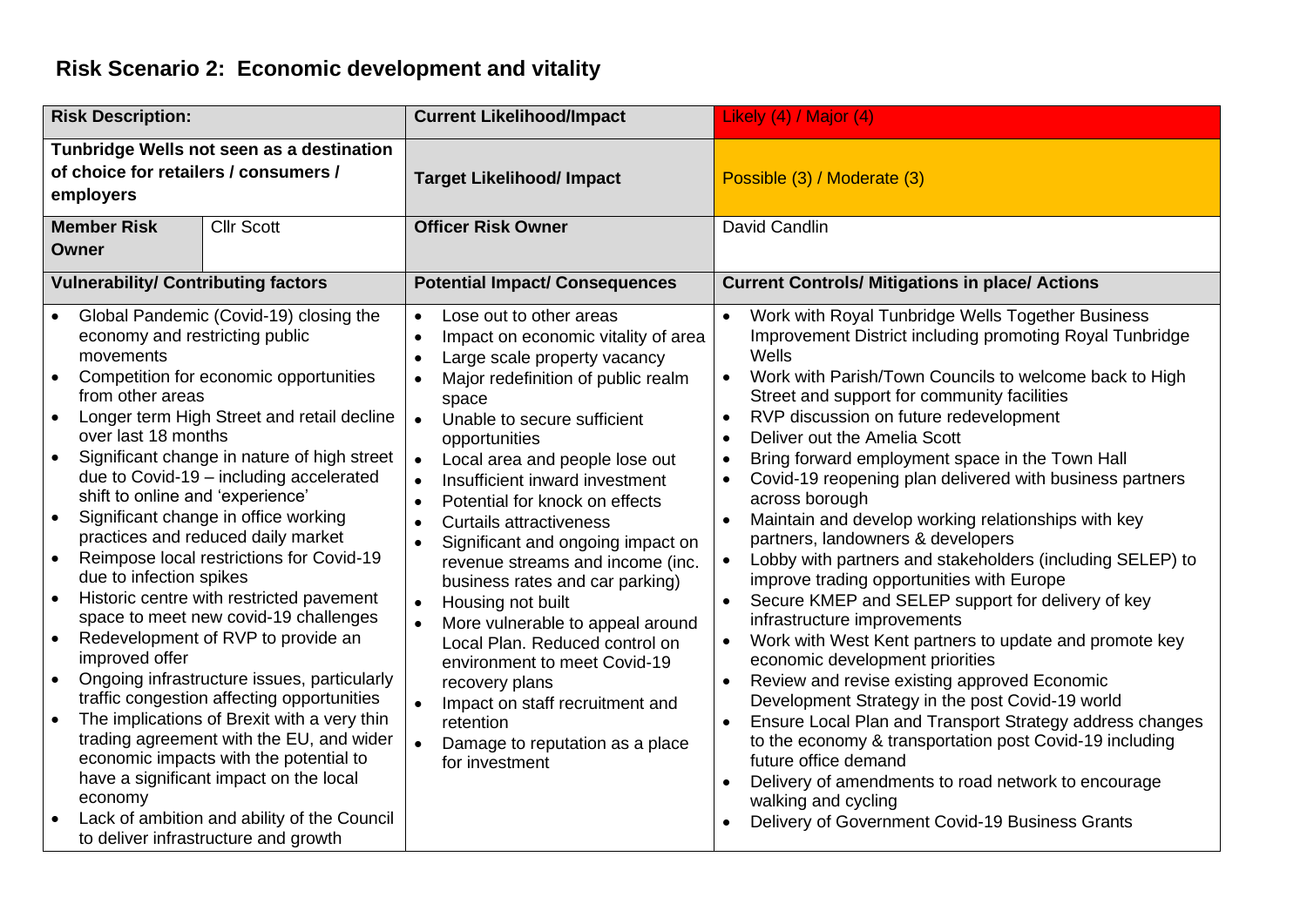### **Risk Scenario 3: Contract management and delivery**

| <b>Risk Description:</b>                                                                                                                                                                                                                                                                                                                                                                                                                                                                                                                                                                                                                                                                                                                                                                                                                                                                                                                                                  | <b>Current Likelihood/Impact</b>                                                                                                                                                                                                                                                                                                                                                                                                                                                                                                                                                                                                                                                                                              | Almost Certain (5) / Major (4)                                                                                                                                                                                                                                                                                                                                                                                                                                                                                                                                                                                                                                                                                                                                                                                                                                                                                                                                                                                                                                                                                                                                                                                                   |
|---------------------------------------------------------------------------------------------------------------------------------------------------------------------------------------------------------------------------------------------------------------------------------------------------------------------------------------------------------------------------------------------------------------------------------------------------------------------------------------------------------------------------------------------------------------------------------------------------------------------------------------------------------------------------------------------------------------------------------------------------------------------------------------------------------------------------------------------------------------------------------------------------------------------------------------------------------------------------|-------------------------------------------------------------------------------------------------------------------------------------------------------------------------------------------------------------------------------------------------------------------------------------------------------------------------------------------------------------------------------------------------------------------------------------------------------------------------------------------------------------------------------------------------------------------------------------------------------------------------------------------------------------------------------------------------------------------------------|----------------------------------------------------------------------------------------------------------------------------------------------------------------------------------------------------------------------------------------------------------------------------------------------------------------------------------------------------------------------------------------------------------------------------------------------------------------------------------------------------------------------------------------------------------------------------------------------------------------------------------------------------------------------------------------------------------------------------------------------------------------------------------------------------------------------------------------------------------------------------------------------------------------------------------------------------------------------------------------------------------------------------------------------------------------------------------------------------------------------------------------------------------------------------------------------------------------------------------|
| Council unable to source contractor to deliver<br>service within financial parameters / existing<br>provider(s) ceases to provide service                                                                                                                                                                                                                                                                                                                                                                                                                                                                                                                                                                                                                                                                                                                                                                                                                                 | <b>Target Likelihood/ Impact</b>                                                                                                                                                                                                                                                                                                                                                                                                                                                                                                                                                                                                                                                                                              | Unlikely (2) / Minor (2)                                                                                                                                                                                                                                                                                                                                                                                                                                                                                                                                                                                                                                                                                                                                                                                                                                                                                                                                                                                                                                                                                                                                                                                                         |
| <b>Member Risk</b><br><b>Cllr March/Cllr Bailey</b><br>Owner                                                                                                                                                                                                                                                                                                                                                                                                                                                                                                                                                                                                                                                                                                                                                                                                                                                                                                              | <b>Officer Risk Owner</b>                                                                                                                                                                                                                                                                                                                                                                                                                                                                                                                                                                                                                                                                                                     | <b>Gary Stevenson</b>                                                                                                                                                                                                                                                                                                                                                                                                                                                                                                                                                                                                                                                                                                                                                                                                                                                                                                                                                                                                                                                                                                                                                                                                            |
| <b>Vulnerability/ Contributing factors</b>                                                                                                                                                                                                                                                                                                                                                                                                                                                                                                                                                                                                                                                                                                                                                                                                                                                                                                                                | <b>Potential Impact/ Consequences</b>                                                                                                                                                                                                                                                                                                                                                                                                                                                                                                                                                                                                                                                                                         | <b>Current Controls/ Mitigations in place/ Actions</b>                                                                                                                                                                                                                                                                                                                                                                                                                                                                                                                                                                                                                                                                                                                                                                                                                                                                                                                                                                                                                                                                                                                                                                           |
| The Council has several long-term external<br>contracts which are due to tender within the<br>near future, specifically Grounds Maintenance<br>(201920/21) and Sports Centres (2021/22).<br>There are long-term financial parameters<br>within which these contracts need to be let<br>and delivered to.<br>Short-term impact on the Councils Leisure<br>contractor and there is the potential for<br>significant changes in the leisure market due<br>to impact Covid-19<br>The Council is accountable and has<br>responsibility for delivery of these services,<br>even where they are delivered with or through<br>3rd party organisations.<br>The new recycling and waste contract<br>involved the most fundamental change to the<br>service for circa 25 years and is being<br>delivered with a neighbouring authority. This<br>has recently been exacerbated by the<br>shortage of HGV drivers and the "pingdemic"<br>causing further pressure on service delivery. | Services disrupted or below agreed<br>standards<br>Complaints<br>$\bullet$<br>Adverse publicity and media<br>Potential for Contractor withdrawal<br>or failure<br>Potential service failure<br>Disruption to services with business<br>$\bullet$<br>continuity arrangements required<br>Required to re-tender at short notice<br>$\bullet$<br>Additional capacity and resources<br>$\bullet$<br>required at short notice<br>Knock on implications on other<br>$\bullet$<br>activities.<br>Loss of public confidence in waste<br>and recycling service.<br>Reduction in completion and<br>$\bullet$<br>negative change in financial terms<br>in forthcoming procurements<br>Potential short-term closure of<br>Leisure centres | Contract supervision by TWBC<br>$\bullet$<br>Contract terms requiring contractor to evidence<br>$\bullet$<br>supervision and performance<br>Reporting of performance and service<br>$\bullet$<br>Overview and Scrutiny Task and Finish Group<br>established to assist in the development of the Grounds<br>Maintenance contract and specification<br>Temporary increase in resources were in place during<br>mobilisation of new recycling service and an<br>improvement plan put in place. Additional permanent<br>resource to contract manage including garden waste<br>subscriptions, which exceeded projections<br>Collective working with other clients of service providers<br>$\bullet$<br>Monitoring of marketplace<br>$\bullet$<br>Exploring to provision of additional transitional financial<br>$\bullet$<br>support to Leisure contractor (Fusion) whilst exploring<br>future options for providing the service and seeking a<br>short term contract extension.<br>Advice is being sought with partnering authority to<br>ensure delivery of waste service.<br>On going daily review of waste contractor resources and<br>suspension of Garden Waste services to protect core<br>services of domestic and recycling. |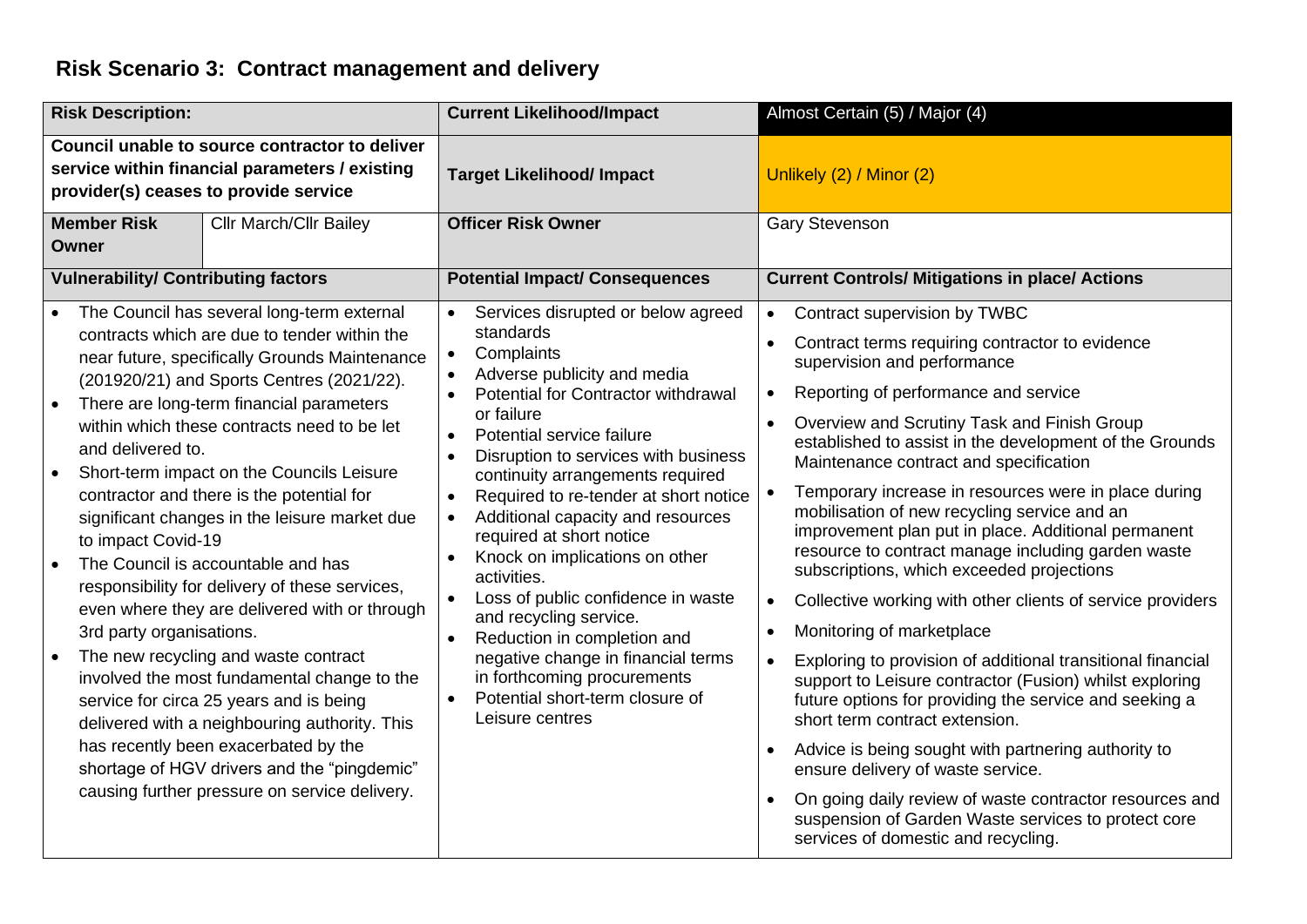## **Risk Scenario 4: Unable to plan financially over the longer term**

| <b>Risk Description:</b>                                                                                                                                                                                                                                                                                                                                                                                                                                                                                                                                                                                                                                                                                                                                                                                                                                                                                                                                                                                                                                                                                                                                                                            | <b>Current Likelihood/Impact</b>                                                                                                                                                                                                                       | Likely (4) / Major (4)                                                                                                                                                                                                                                                                                                                                                                                                                                                                                                                                                                                                                                                                                                                                                                                                                                                                                                                                                                                                                                                                                                                                                                                                                                                                                                                                                                                                               |
|-----------------------------------------------------------------------------------------------------------------------------------------------------------------------------------------------------------------------------------------------------------------------------------------------------------------------------------------------------------------------------------------------------------------------------------------------------------------------------------------------------------------------------------------------------------------------------------------------------------------------------------------------------------------------------------------------------------------------------------------------------------------------------------------------------------------------------------------------------------------------------------------------------------------------------------------------------------------------------------------------------------------------------------------------------------------------------------------------------------------------------------------------------------------------------------------------------|--------------------------------------------------------------------------------------------------------------------------------------------------------------------------------------------------------------------------------------------------------|--------------------------------------------------------------------------------------------------------------------------------------------------------------------------------------------------------------------------------------------------------------------------------------------------------------------------------------------------------------------------------------------------------------------------------------------------------------------------------------------------------------------------------------------------------------------------------------------------------------------------------------------------------------------------------------------------------------------------------------------------------------------------------------------------------------------------------------------------------------------------------------------------------------------------------------------------------------------------------------------------------------------------------------------------------------------------------------------------------------------------------------------------------------------------------------------------------------------------------------------------------------------------------------------------------------------------------------------------------------------------------------------------------------------------------------|
| Longer term financial planning - risk of<br>change adverse to plan of more than £1m<br>across the medium term                                                                                                                                                                                                                                                                                                                                                                                                                                                                                                                                                                                                                                                                                                                                                                                                                                                                                                                                                                                                                                                                                       | <b>Target Likelihood/ Impact</b>                                                                                                                                                                                                                       | Possible (3) / Moderate (3)                                                                                                                                                                                                                                                                                                                                                                                                                                                                                                                                                                                                                                                                                                                                                                                                                                                                                                                                                                                                                                                                                                                                                                                                                                                                                                                                                                                                          |
| <b>Member Risk</b><br><b>Cllr Dawlings</b><br><b>Owner</b>                                                                                                                                                                                                                                                                                                                                                                                                                                                                                                                                                                                                                                                                                                                                                                                                                                                                                                                                                                                                                                                                                                                                          | <b>Officer Risk Owner</b>                                                                                                                                                                                                                              | Lee Colyer                                                                                                                                                                                                                                                                                                                                                                                                                                                                                                                                                                                                                                                                                                                                                                                                                                                                                                                                                                                                                                                                                                                                                                                                                                                                                                                                                                                                                           |
| <b>Vulnerability/ Contributing factors</b>                                                                                                                                                                                                                                                                                                                                                                                                                                                                                                                                                                                                                                                                                                                                                                                                                                                                                                                                                                                                                                                                                                                                                          | <b>Potential Impact/ Consequences</b>                                                                                                                                                                                                                  | <b>Current Controls/ Mitigations in place/ Actions</b>                                                                                                                                                                                                                                                                                                                                                                                                                                                                                                                                                                                                                                                                                                                                                                                                                                                                                                                                                                                                                                                                                                                                                                                                                                                                                                                                                                               |
| The financial impact of the Covid-19 pandemic<br>has seen a collapse of income streams with<br>additional expenditure incurred as a result of<br>the emergency (e.g. setting up and operation<br>of community hub facilities) and the expansion<br>of other services to deal with the emergency<br>(e.g. increase in temporary accommodation<br>need and council tax support).<br>Local Government is expected to play a vital<br>$\bullet$<br>role in the recovery stage to get the local<br>economy up and running and to support the<br>community in addition to responding to further<br>waves of the pandemic.<br>Revenue Support Grant remains at zero as<br>$\bullet$<br>the Government favours incentive-based<br>schemes reliant on growth and for council's to<br>be financially self-sufficient.<br>No funding settlement in place for Local<br>$\bullet$<br>Government beyond the current year.<br>This Council's income is below that of<br>$\bullet$<br>neighbouring councils and is not sufficient to<br>meet expenditure pressures. There is a £1.8<br>million budget gap for 2022/23.<br>Property costs consume a disproportionate<br>$\bullet$<br>amount of the available budget. | A significant in-year funding gap<br>Depletion of reserves<br>$\bullet$<br>Serious cash-flow issues<br>$\bullet$<br>Unable to set a balanced budget<br>$\bullet$<br>The financial viability of Local<br>Government and deteriorating local<br>services | The council's starting position was sound with healthy<br>$\bullet$<br>reserves, no external debt, a balanced budget and a<br>long track record of clean audit letters.<br>The unaudited outturn for 2021/22 shows that the<br>$\bullet$<br>council came within budget and did not need to use<br>reserves.<br>The budget for 2022/23 was agreed by Full Council<br>$\bullet$<br>along with the temporary use of reserves.<br>The Section 25 Statement made clear that the drain on<br>$\bullet$<br>reserves from property assets is unsustainable and the<br>Council must determine which assets are required and<br>fit for purpose and those which should be sold or<br>redeveloped.<br>A new Medium-Term Financial Strategy will be<br>$\bullet$<br>developed from 2022/23.<br>The Council successfully lobbied on behalf of the sector<br>$\bullet$<br>for government financial support to manage the local<br>consequences of Covid-19.<br>The Council will continue to lobby government for<br>$\bullet$<br>financial flexibility and freedoms for councils to fund<br>local services and make more decisions locally.<br>A cross party working group was established in 2019 to<br>provide a political solution to the open-ended drain on<br>the council finances from the property estate. This is<br>now more pressing given the change in working<br>practices and the impact on the local economy from the<br>pandemic. |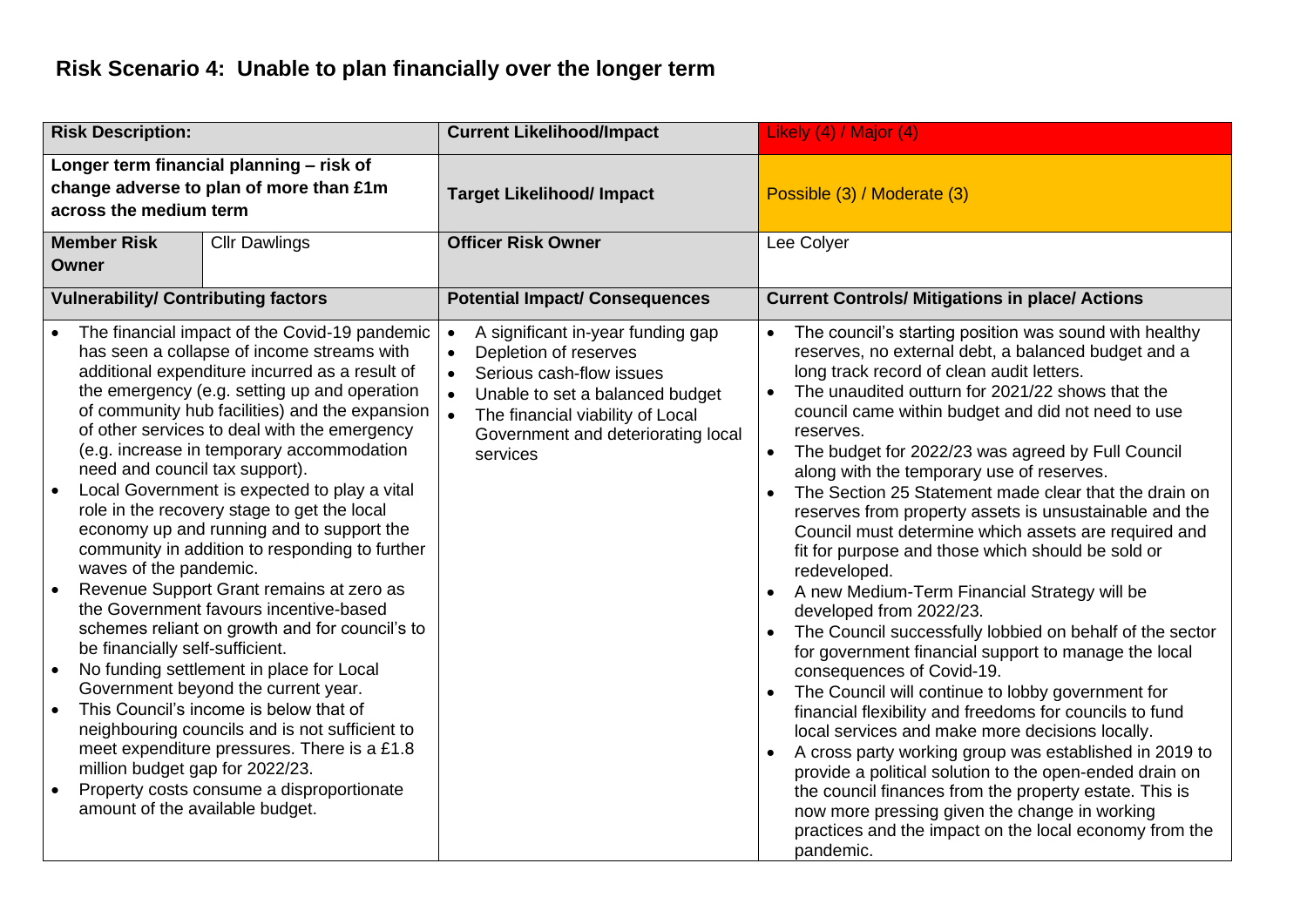### **Risk Scenario 5: National policy changes in short term that impact negatively on TWBC**

| <b>Risk Description:</b>                                                                                                                                  |                                            | <b>Current Likelihood/Impact</b>                                                                                                                                                                                                                                                                                                                                                                                                                                                                                                                                                                                                                                                                                                                                                                                                                                                                                                                                                                                                                |                                     | Almost Certain (5) / Major (4)                                                                                                                                                                                                                                                                                                                                                                                                                                                                                                                                                                                                                     |                                                  |                                                                                                                                                                                                                                                                                                                                                                        |
|-----------------------------------------------------------------------------------------------------------------------------------------------------------|--------------------------------------------|-------------------------------------------------------------------------------------------------------------------------------------------------------------------------------------------------------------------------------------------------------------------------------------------------------------------------------------------------------------------------------------------------------------------------------------------------------------------------------------------------------------------------------------------------------------------------------------------------------------------------------------------------------------------------------------------------------------------------------------------------------------------------------------------------------------------------------------------------------------------------------------------------------------------------------------------------------------------------------------------------------------------------------------------------|-------------------------------------|----------------------------------------------------------------------------------------------------------------------------------------------------------------------------------------------------------------------------------------------------------------------------------------------------------------------------------------------------------------------------------------------------------------------------------------------------------------------------------------------------------------------------------------------------------------------------------------------------------------------------------------------------|--------------------------------------------------|------------------------------------------------------------------------------------------------------------------------------------------------------------------------------------------------------------------------------------------------------------------------------------------------------------------------------------------------------------------------|
| Significant legislative or decision-making<br>changes often with little notice adversely<br>impact on the delivery of services and<br>strategic planning. |                                            |                                                                                                                                                                                                                                                                                                                                                                                                                                                                                                                                                                                                                                                                                                                                                                                                                                                                                                                                                                                                                                                 | <b>Target Likelihood/ Impact</b>    |                                                                                                                                                                                                                                                                                                                                                                                                                                                                                                                                                                                                                                                    | Possible (3) / Minor (2)                         |                                                                                                                                                                                                                                                                                                                                                                        |
|                                                                                                                                                           | <b>Member Risk</b><br><b>Owner</b>         | <b>Cllr Dawlings</b>                                                                                                                                                                                                                                                                                                                                                                                                                                                                                                                                                                                                                                                                                                                                                                                                                                                                                                                                                                                                                            |                                     | <b>Officer Risk Owner</b>                                                                                                                                                                                                                                                                                                                                                                                                                                                                                                                                                                                                                          |                                                  | William Benson                                                                                                                                                                                                                                                                                                                                                         |
|                                                                                                                                                           | <b>Vulnerability/ Contributing factors</b> |                                                                                                                                                                                                                                                                                                                                                                                                                                                                                                                                                                                                                                                                                                                                                                                                                                                                                                                                                                                                                                                 |                                     | <b>Potential Impact/ Consequences</b>                                                                                                                                                                                                                                                                                                                                                                                                                                                                                                                                                                                                              |                                                  | <b>Current Controls/ Mitigations in place/ Actions</b>                                                                                                                                                                                                                                                                                                                 |
|                                                                                                                                                           |                                            | Before the Covid-19 Pandemic, this risk<br>stemmed from the significant changes to the<br>public sector environment and regulations that<br>govern it over the past few years, the<br>uncertainty caused by Brexit and changes to<br>ministerial positions in government.<br>The Covid Pandemic and the government's<br>response to it has caused significant issues<br>for the Council - alongside the need to<br>redeploy staff to maintain its own operations it<br>has had to respond to requests/requirements<br>from government to respond to the crisis<br>(including the provision of grants to local<br>businesses and the establishment of a 'hub'<br>and contact centre to support the shielded,<br>vulnerable and isolated population).<br>Funding decisions are being made on a short-<br>term basis and with funding often coming<br>through one-off pots aimed at 'levelling-up'<br>with short windows to apply and spend the<br>money. Significant policy changes impact on<br>the Council's ability to plan or make decisions. | $\bullet$<br>$\bullet$<br>$\bullet$ | An inability to balance the budget<br>arising from a catastrophic loss of<br>income or failure to make difficult<br>decisions.<br>Long-term requirements on the<br>Council to manage and resource<br>both a response to the pandemic<br>and the recovery programme as we<br>emerge from 'lockdown'<br>Unpredictable and frequent<br>changes required to Council<br>operations and policy/ funding<br>assumptions<br>Significant work required to respond<br>and address any gaps<br>Increased and unplanned<br>requirement for resources and<br>finances<br>Increased costs/reduced income<br>Lack of certainty on policy direction<br>and finance | $\bullet$<br>$\bullet$<br>$\bullet$<br>$\bullet$ | Flexibility encouraged amongst staff<br>Partnership working presents opportunities to<br>collaborate on service delivery and address constraints<br>on capacity<br>Engagement with the LGA, SOLACE, central<br>government and parish councils<br>Work with Kent County Council and other Kent<br>councils on these issues<br>Proactive work with representative bodies |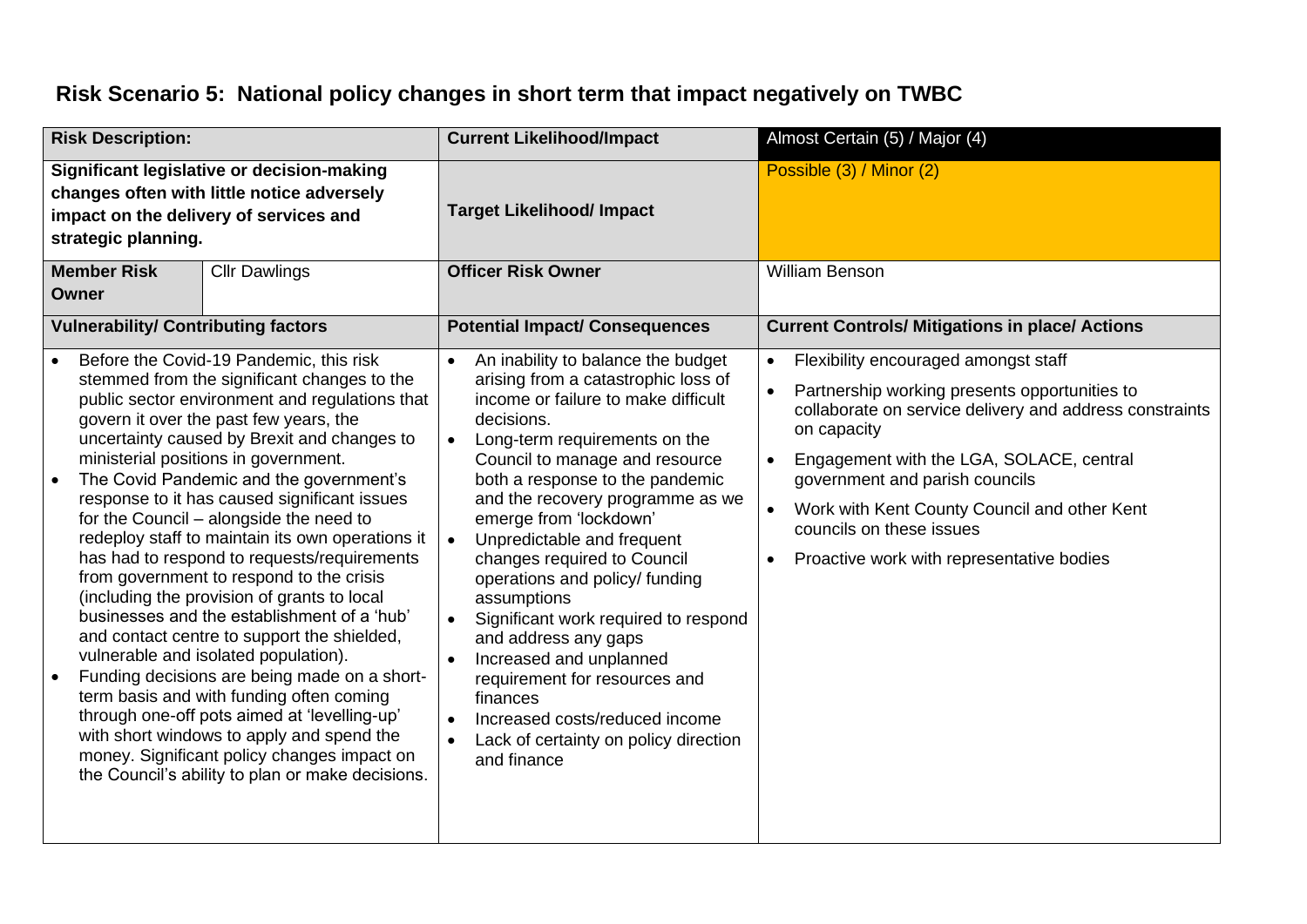#### **Risk Scenario 6: Service Interruption**

| <b>Risk Description:</b>                                                                                                                                                                                                                                                                                                                                                                                                                                                             | <b>Current Likelihood/Impact</b>                                                                                                                                                                                                                                                                                                                                                                                                                                                      | Likely (4) / Major (4)                                                                                                                                                                                                                                                                                                                    |
|--------------------------------------------------------------------------------------------------------------------------------------------------------------------------------------------------------------------------------------------------------------------------------------------------------------------------------------------------------------------------------------------------------------------------------------------------------------------------------------|---------------------------------------------------------------------------------------------------------------------------------------------------------------------------------------------------------------------------------------------------------------------------------------------------------------------------------------------------------------------------------------------------------------------------------------------------------------------------------------|-------------------------------------------------------------------------------------------------------------------------------------------------------------------------------------------------------------------------------------------------------------------------------------------------------------------------------------------|
| A major incident occurs which causes<br>significant disruption to ability to deliver<br>services                                                                                                                                                                                                                                                                                                                                                                                     | <b>Target Likelihood/ Impact</b>                                                                                                                                                                                                                                                                                                                                                                                                                                                      | Unlikely (2) / Minor (2)                                                                                                                                                                                                                                                                                                                  |
| <b>Member Risk</b><br><b>Cllr Dawlings</b><br>Owner                                                                                                                                                                                                                                                                                                                                                                                                                                  | <b>Officer Risk Owner</b>                                                                                                                                                                                                                                                                                                                                                                                                                                                             | <b>Denise Haylett</b>                                                                                                                                                                                                                                                                                                                     |
| <b>Vulnerability/ Contributing factors</b>                                                                                                                                                                                                                                                                                                                                                                                                                                           | <b>Potential Impact/ Consequences</b>                                                                                                                                                                                                                                                                                                                                                                                                                                                 | <b>Current Controls/ Mitigations in place/ Actions</b>                                                                                                                                                                                                                                                                                    |
| Increased frequency of extreme weather<br>$\bullet$<br>Increased threats from terrorism<br>Fire and other major events<br>$\bullet$<br>Robustness and relevance of business<br>continuity and emergency planning<br>arrangements in an ever-changing threat<br>environment<br>Possible impact from Brexit in respect of<br>supply chain and labour disruption<br>Capacity is stretched due to Coronavirus<br>$\bullet$<br>which will impact on ability to deal with other<br>events. | Interruption to critical services<br>Potential service failure<br>Staff being pulled in different<br>directions<br>Robustness of arrangements<br>$\bullet$<br>potentially questioned / challenged<br>Claims/Legal action/Compensation<br>$\bullet$<br>Adverse publicity<br>$\bullet$<br>National and local reputation<br>affected<br><b>Financial loss</b><br>$\bullet$<br>Exposure to fraud, ransom and<br>denial of service<br>Potential government intervention<br>Staff absentees | <b>Business Continuity Plan</b><br>$\bullet$<br>Major Emergency Plan<br>$\bullet$<br>Resilience through partnership working<br>٠<br>Part of the Multi-Agency Agreement<br>$\bullet$<br>Member of the Kent Resilience Forum<br>$\bullet$<br>Review of Emergency Planning arrangements<br>$\bullet$<br>www.kentprepared.org.uk<br>$\bullet$ |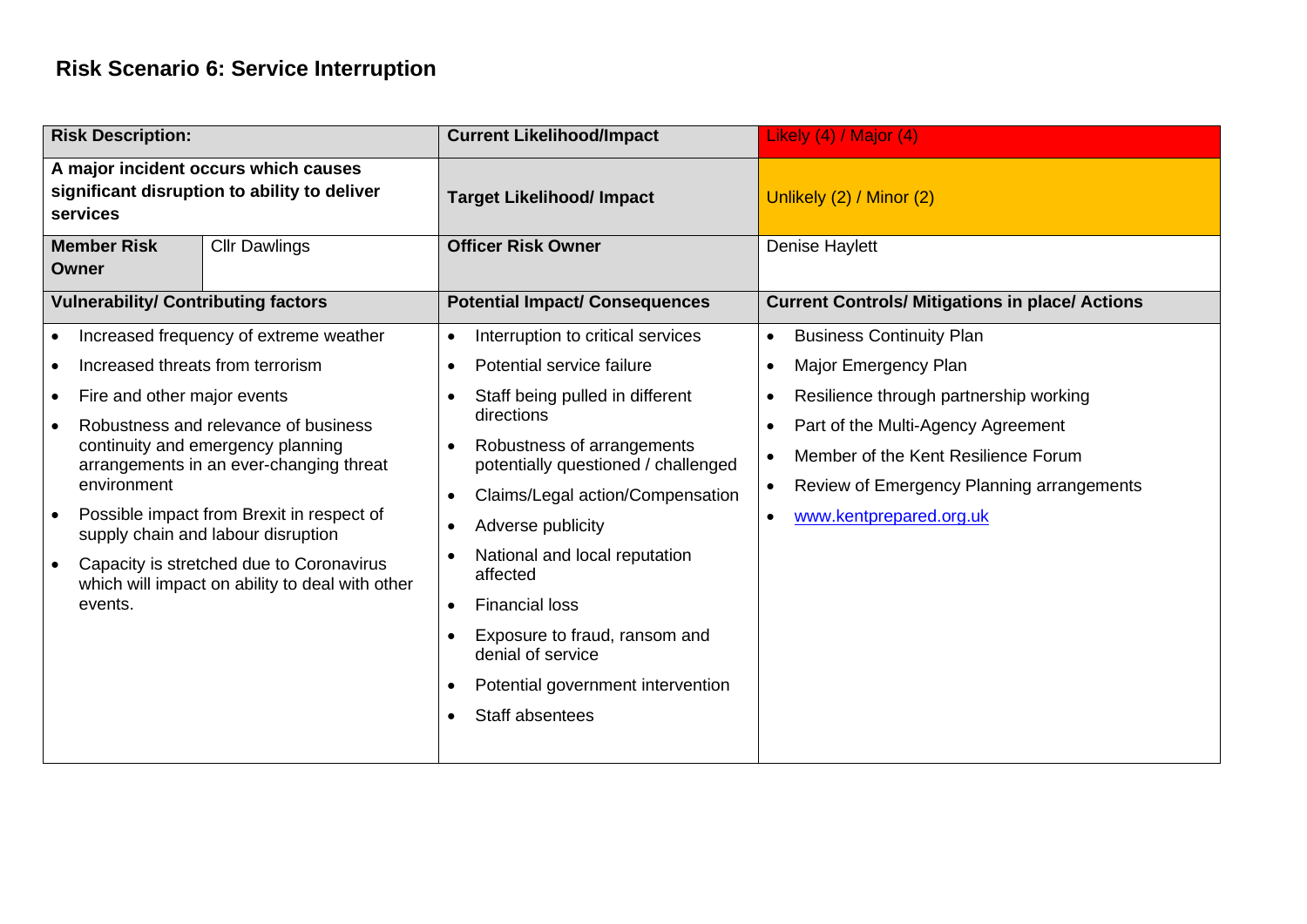### **Risk Scenario 7: Capacity fails to keep pace with ambition**

| <b>Risk Description:</b>                                                                                                                                                                                                                                                  |                                                                                                                                                                                                                                                                                                                                                                                                                                                                                                                                                                                                                                                                                                                                                                                                                                        | <b>Current Likelihood/Impact</b>                                                                                                                                                                                                                                                                                                                                                                                                                                                                                                                                                                     | Likely (4) / Major (4)                                                                                                                                                                                                                                                                                                                                                                                                                                                                                                                                                                                                                                                             |
|---------------------------------------------------------------------------------------------------------------------------------------------------------------------------------------------------------------------------------------------------------------------------|----------------------------------------------------------------------------------------------------------------------------------------------------------------------------------------------------------------------------------------------------------------------------------------------------------------------------------------------------------------------------------------------------------------------------------------------------------------------------------------------------------------------------------------------------------------------------------------------------------------------------------------------------------------------------------------------------------------------------------------------------------------------------------------------------------------------------------------|------------------------------------------------------------------------------------------------------------------------------------------------------------------------------------------------------------------------------------------------------------------------------------------------------------------------------------------------------------------------------------------------------------------------------------------------------------------------------------------------------------------------------------------------------------------------------------------------------|------------------------------------------------------------------------------------------------------------------------------------------------------------------------------------------------------------------------------------------------------------------------------------------------------------------------------------------------------------------------------------------------------------------------------------------------------------------------------------------------------------------------------------------------------------------------------------------------------------------------------------------------------------------------------------|
|                                                                                                                                                                                                                                                                           | Risk that capacity fails to keep pace with ambition                                                                                                                                                                                                                                                                                                                                                                                                                                                                                                                                                                                                                                                                                                                                                                                    | <b>Target Likelihood/ Impact</b>                                                                                                                                                                                                                                                                                                                                                                                                                                                                                                                                                                     | Unlikely (2) / Minor (2)                                                                                                                                                                                                                                                                                                                                                                                                                                                                                                                                                                                                                                                           |
| <b>Member Risk</b><br>Owner                                                                                                                                                                                                                                               | <b>Cllr Dawlings</b>                                                                                                                                                                                                                                                                                                                                                                                                                                                                                                                                                                                                                                                                                                                                                                                                                   | <b>Officer Risk Owner</b>                                                                                                                                                                                                                                                                                                                                                                                                                                                                                                                                                                            | <b>William Benson</b>                                                                                                                                                                                                                                                                                                                                                                                                                                                                                                                                                                                                                                                              |
| <b>Vulnerability/ Contributing factors</b>                                                                                                                                                                                                                                |                                                                                                                                                                                                                                                                                                                                                                                                                                                                                                                                                                                                                                                                                                                                                                                                                                        | <b>Potential Impact/ Consequences</b>                                                                                                                                                                                                                                                                                                                                                                                                                                                                                                                                                                | <b>Current Controls/ Mitigations in place/ Actions</b>                                                                                                                                                                                                                                                                                                                                                                                                                                                                                                                                                                                                                             |
| The Council has reduced staff numbers and<br>Rates and car parking)<br>changed.<br>staff and financial resources.<br>when time and circumstances permit.<br>$\bullet$<br>teams within the Council.<br>High expectations of residents set against<br>constrained resources | resources but is under pressure to do more with even<br>less money. With no government grant, the Council<br>relies on income to deliver services and some of<br>these income streams are being challenged as being<br>detrimental to the local economy (e.g. Business<br>The local community has high expectations and is<br>demanding when service delivery in interrupted or<br>Whilst this risk originally stemmed from the Council's<br>significant agenda of projects and major capital<br>programme, the Council will now have to re-assess<br>its ambitions in light of revised political priorities, its<br>response to the Covid-19 pandemic and its available<br>The Council's Five-Year Plan will need to be updated<br>Both projects and the Covid-19 response place<br>particular reliance on a number of key people and | Personal impacts - stress,<br>$\bullet$<br>burnout, loss of wellbeing<br>Impact on morale<br>$\bullet$<br>Reliance on key and fewer<br>people<br>Unavailability / loss of key staff<br>$\bullet$<br>Impact on key projects and / or<br>day to day delivery<br>Services/staff are stretched<br>$\bullet$<br>Impact on service quality<br>$\bullet$<br>Satisfaction diminished<br>Major programme / projects not<br>delivered as expected<br>Adverse publicity<br>$\bullet$<br>Political impact<br>Damage to reputation<br>Loss of confidence from the<br>private sector and partner<br>organisations. | Regular consideration by Management Board of<br>resources; additional resources put in place to<br>support priorities (including additional resources to<br>support the Council's property section)<br>Introduction of a Programme Management Office to<br>oversee priority projects<br>Appropriate use of external capacity and expertise<br>Performance monitoring to identify pressure points<br>Improving resilience through partnerships<br>$\bullet$<br>Adopting an 'enabling' approach to encourage<br>$\bullet$<br>community to deliver local services<br>Work with all political groups to establish a revised<br>set of priorities going forward at an appropriate time. |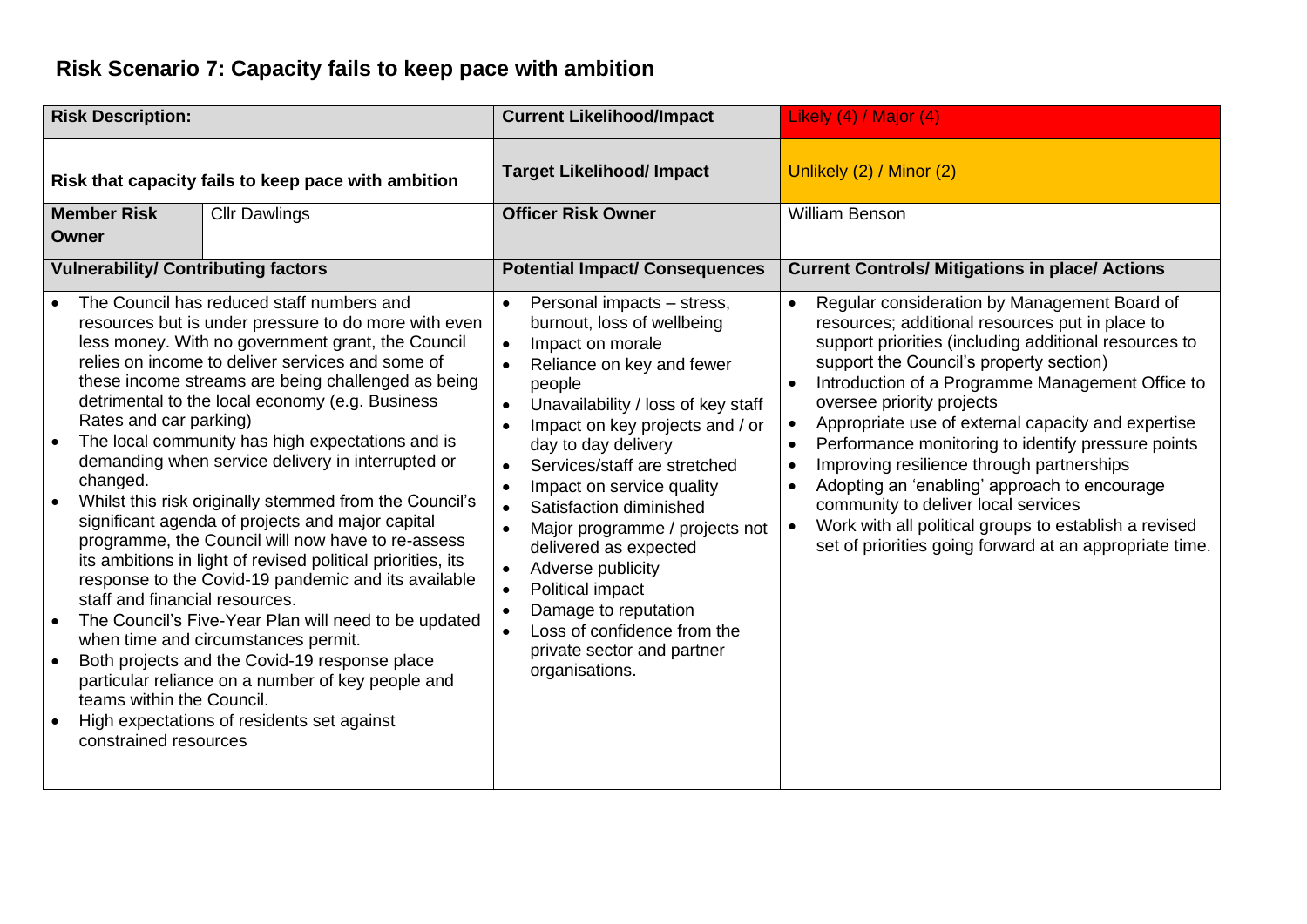### **Risk Scenario 8: Local Plan adoption – housing**

|                                                  | <b>Risk Description:</b>                                                                  |                                                                                                                                                                                                                                                                                                                                                                                                                                                                                                                                                                                                                                                                                                                                                                                                                                                                                                                                                     | <b>Current Likelihood/Impact</b>                                                                                                                                                                                                                                                                                                                                                                                                                                                                                                                                                                                                                                                                                                                                                                                                                                                                                                                                                                                                                                                  | Likely (4) / Major (4)                                                                                                                                                                                                                                                                                                                                                                                                                                                                                                                                                                                                                                                                                                                                                                                                                                                                                                                                                                                                                                                                                                                                                                                                                                                                                                                       |
|--------------------------------------------------|-------------------------------------------------------------------------------------------|-----------------------------------------------------------------------------------------------------------------------------------------------------------------------------------------------------------------------------------------------------------------------------------------------------------------------------------------------------------------------------------------------------------------------------------------------------------------------------------------------------------------------------------------------------------------------------------------------------------------------------------------------------------------------------------------------------------------------------------------------------------------------------------------------------------------------------------------------------------------------------------------------------------------------------------------------------|-----------------------------------------------------------------------------------------------------------------------------------------------------------------------------------------------------------------------------------------------------------------------------------------------------------------------------------------------------------------------------------------------------------------------------------------------------------------------------------------------------------------------------------------------------------------------------------------------------------------------------------------------------------------------------------------------------------------------------------------------------------------------------------------------------------------------------------------------------------------------------------------------------------------------------------------------------------------------------------------------------------------------------------------------------------------------------------|----------------------------------------------------------------------------------------------------------------------------------------------------------------------------------------------------------------------------------------------------------------------------------------------------------------------------------------------------------------------------------------------------------------------------------------------------------------------------------------------------------------------------------------------------------------------------------------------------------------------------------------------------------------------------------------------------------------------------------------------------------------------------------------------------------------------------------------------------------------------------------------------------------------------------------------------------------------------------------------------------------------------------------------------------------------------------------------------------------------------------------------------------------------------------------------------------------------------------------------------------------------------------------------------------------------------------------------------|
|                                                  |                                                                                           | Local Plan not adopted effectively, and<br>housing not delivered in right areas / types                                                                                                                                                                                                                                                                                                                                                                                                                                                                                                                                                                                                                                                                                                                                                                                                                                                             | <b>Target Likelihood/ Impact</b>                                                                                                                                                                                                                                                                                                                                                                                                                                                                                                                                                                                                                                                                                                                                                                                                                                                                                                                                                                                                                                                  | Possible (3) / Moderate (3)                                                                                                                                                                                                                                                                                                                                                                                                                                                                                                                                                                                                                                                                                                                                                                                                                                                                                                                                                                                                                                                                                                                                                                                                                                                                                                                  |
|                                                  | <b>Member Risk</b><br><b>Owner</b>                                                        | <b>Cllr McDermott</b>                                                                                                                                                                                                                                                                                                                                                                                                                                                                                                                                                                                                                                                                                                                                                                                                                                                                                                                               | <b>Officer Risk Owner</b>                                                                                                                                                                                                                                                                                                                                                                                                                                                                                                                                                                                                                                                                                                                                                                                                                                                                                                                                                                                                                                                         | Stephen Baughen                                                                                                                                                                                                                                                                                                                                                                                                                                                                                                                                                                                                                                                                                                                                                                                                                                                                                                                                                                                                                                                                                                                                                                                                                                                                                                                              |
|                                                  | <b>Vulnerability/ Contributing factors</b>                                                |                                                                                                                                                                                                                                                                                                                                                                                                                                                                                                                                                                                                                                                                                                                                                                                                                                                                                                                                                     | <b>Potential Impact/ Consequences</b>                                                                                                                                                                                                                                                                                                                                                                                                                                                                                                                                                                                                                                                                                                                                                                                                                                                                                                                                                                                                                                             | <b>Current Controls/ Mitigations in place/ Action</b>                                                                                                                                                                                                                                                                                                                                                                                                                                                                                                                                                                                                                                                                                                                                                                                                                                                                                                                                                                                                                                                                                                                                                                                                                                                                                        |
| $\bullet$<br>$\bullet$<br>$\bullet$<br>$\bullet$ | plan<br>Targeted actions from particular,<br>applications<br>are relevant to this Council | Resistance to housing growth locally<br>Having to meet significantly increased needs<br>in a constrained environment (green belt /<br>AONB / flooding / transport infrastructure)<br>Public opposition to particular allocation sites<br>Potential changes in political support for Local<br>Plan: movement from, cross party support in<br>February 2020 Full Council decision<br>Requests to accommodate "unmet" need from<br>neighbouring authorities with similar/greater<br>areas of constraint. Sevenoaks District<br>Council in particular, are taking a very long<br>time to confirm next actions following<br>exhaustion of legal challenges to failure of<br>bodies/stakeholder's to oppose levels of<br>growth set out in Pre-Submission Local Plan<br>(PSLP), including in responses to planning<br>The views of the Planning Inspector on<br>neighbouring authorities whose draft local<br>plans do not meet the housing target levels | Significant new costs to support production<br>of revised Local Plan if submission is<br>substantially delayed, or if rejected by an<br>Inspector at Examination<br>Long term delays to Local Plan production<br>$\bullet$<br>could see Secretary of State intervention<br>Until Local Plan is adopted, likely increase in<br>level of housing on unallocated greenfield<br>sites, including by housing developers<br>whose operating model is one which<br>provides lower quality design<br>Risk of "vicious cycle" of planning by appeal<br>$\bullet$<br>potentially leading to loss of local decision<br>making ultimately Council loses control of<br>situation<br>Member and community dissatisfaction<br>Potential significant financial implications<br>associated with appeals following refusal of<br>major residential development - each such<br>appeal costs £50 - 100k plus and exposes<br>the Council to risks of further costs awards<br>to the appellant of £100k plus<br>Reputational consequences - if borough is<br>seen as not having certainty over planning | Work on a new Local Plan progressing in line with<br>revised Local Development Scheme. Cross party<br>support for Regulation 19 consultation and<br>submission of Plan in February 2021. PSLP<br>indicates that level of long term identified need can<br>be met by a combination of current supply, additional<br>allocations and windfall provision. Regulation 19<br>consultation closed 4 <sup>th</sup> June 2021.<br>Whilst the Local Plan is progressed, regard is being<br>$\bullet$<br>had in determination of planning applications to seek<br>to provide a robust supply and delivery of housing<br>and employment floorspace. In Q4 there have been<br>several decisions whereby permission has been<br>refused on sites proposed for allocation in the PSLP<br>which is reducing the effectiveness of this<br>control/mitigation. Establishing and maintaining a<br>robust five-year (plus) supply of housing is and will be<br>a key control moving forward<br>Previously relayed that delays to the Local Plan (in<br>$\bullet$<br>particular), and/or failure to establish a five-year<br>supply of housing, will result in the likelihood factor<br>changing to "Almost Certain". Confirmed in July 2021<br>that can only demonstrate 4.93 years housing supply.<br>Therefore, likelihood factor (in relation to housing not |
| $\bullet$<br>$\bullet$                           | <b>Judicial Review of decisions</b>                                                       | Results of the housing delivery test, which has<br>punitive measures for under-delivery<br>There is a risk of speculative planning<br>applications/appeals, particularly on those                                                                                                                                                                                                                                                                                                                                                                                                                                                                                                                                                                                                                                                                                                                                                                   | decisions then decreased appetite for<br>business/capital investment<br>Legal consequences<br>Lack of affordable housing delivery<br>Affordability gap gets worse                                                                                                                                                                                                                                                                                                                                                                                                                                                                                                                                                                                                                                                                                                                                                                                                                                                                                                                 | delivered in right areas / types, not in relation to<br>adoption of Local Plan) adjusted accordingly.<br>Measures in place to ensure high levels of co-<br>$\bullet$<br>ordination between Planning Policy and Development<br><b>Management functions</b>                                                                                                                                                                                                                                                                                                                                                                                                                                                                                                                                                                                                                                                                                                                                                                                                                                                                                                                                                                                                                                                                                    |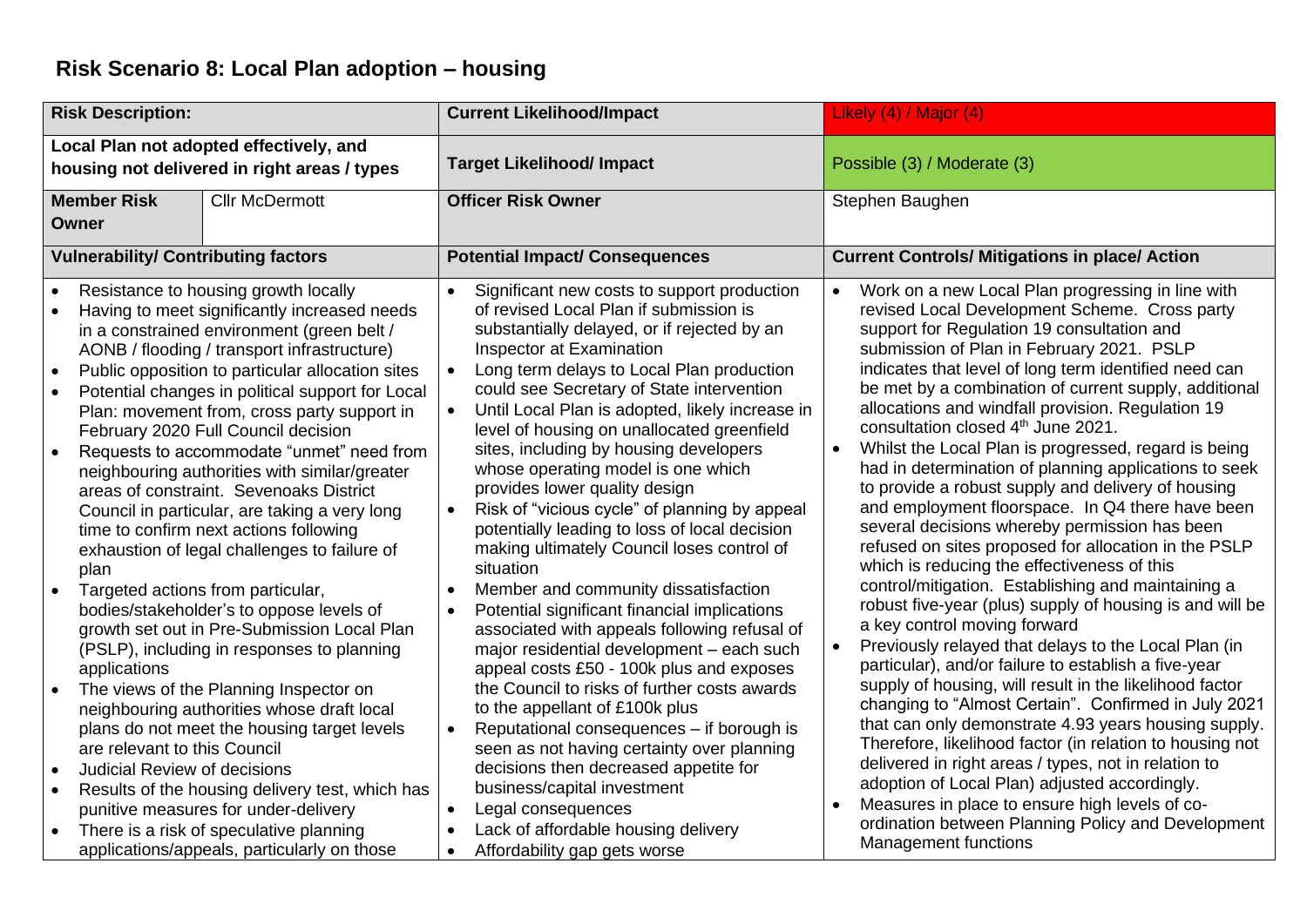| sites not proposed for allocation in the PSLP. | Financial benefit of planned growth -     | Regular reporting to Planning Policy Working          |
|------------------------------------------------|-------------------------------------------|-------------------------------------------------------|
| Risk increases when Council cannot             | opportunity impact                        | Group/Cabinet member/ Planning Committee on risk      |
| demonstrate a five-year supply of              | Increased traffic congestion              | and legislative changes                               |
| housing/failure to meet the housing delivery   | Impact on delivery of infrastructure      | Ensuring regular and constructive Duty to Co-operate  |
| test                                           | Service delivery affected                 | meetings with neighbouring authorities, with          |
| The potential changes, increased uncertainty   | Impact on staff recruitment and retention | approach adapted to reflect Inspectors' findings from |
| and consequential impact on service            |                                           | examination of other authorities' Local Plans         |
| operation and delivery, associated with the    |                                           | Using the Planning Advisory Service, Planning         |
| Government's consultations on national         |                                           | Inspectorate advisory visits, discussions with the    |
|                                                |                                           | Ministry of Housing, Communities and Local            |
| changes to the planning system (autumn         |                                           | Government and heeding the views of the               |
| 2020) comprise significant (medium-long        |                                           | Inspectorate from neighbour's draft plans             |
| term) additional vulnerability factors.        |                                           |                                                       |
|                                                |                                           |                                                       |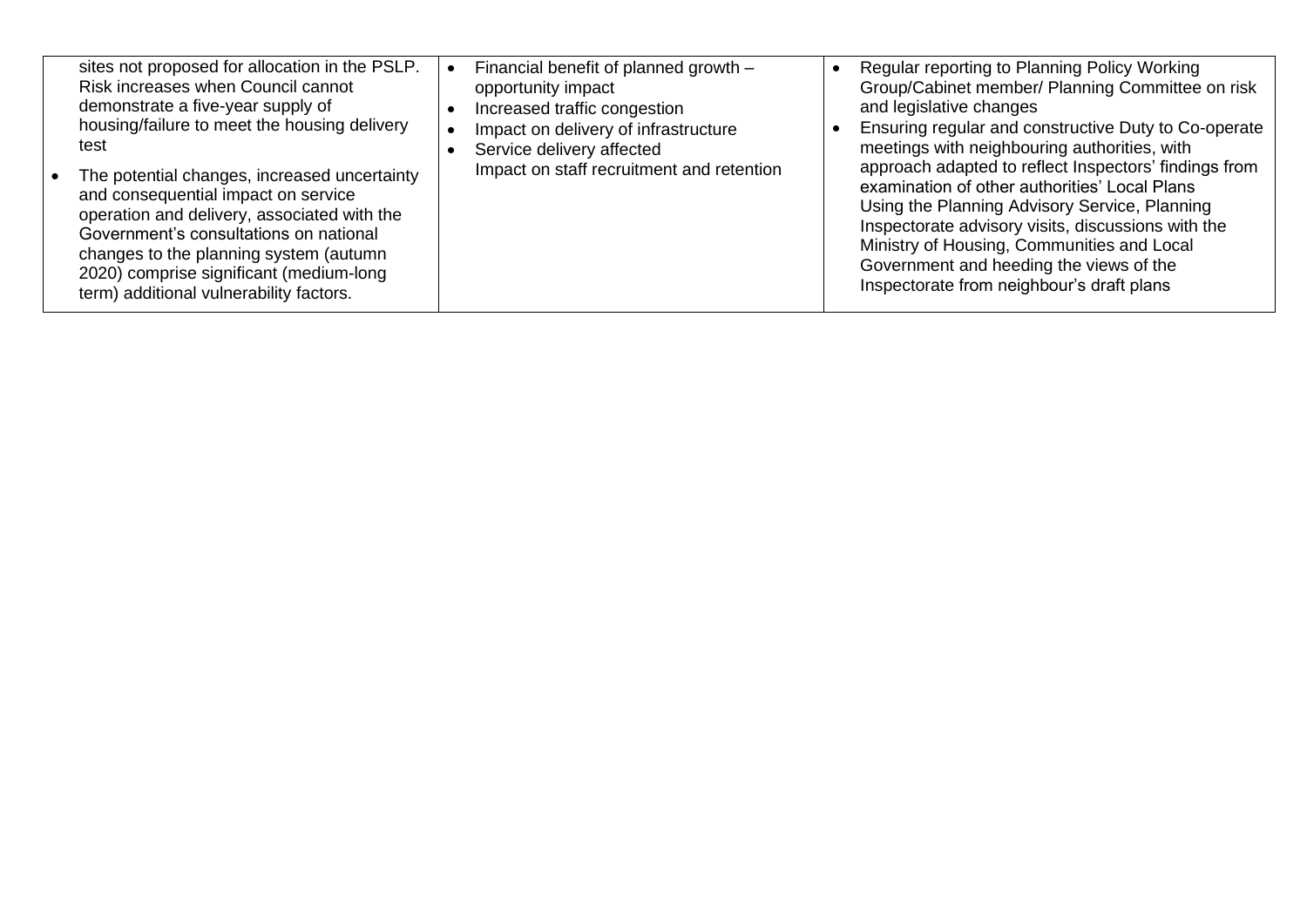#### **Risk Scenario 9: The Amelia Scott**

| <b>Risk Description:</b>                                                                                                                                                                                                              |                                                                                                                                                                                                                                                                                                                                                                                                                                                             | <b>Current Likelihood/Impact</b>                                                                                                                                                                                                                                                                                                                                                                                                                                                                                                                                                                                                                                                      | Possible (3) / Major (4)                                                                                                                                                                                                                                                                                                                                                                                                                                                                                                                                                                                                                                                                                                                                                                                                                                                                                                                                                             |
|---------------------------------------------------------------------------------------------------------------------------------------------------------------------------------------------------------------------------------------|-------------------------------------------------------------------------------------------------------------------------------------------------------------------------------------------------------------------------------------------------------------------------------------------------------------------------------------------------------------------------------------------------------------------------------------------------------------|---------------------------------------------------------------------------------------------------------------------------------------------------------------------------------------------------------------------------------------------------------------------------------------------------------------------------------------------------------------------------------------------------------------------------------------------------------------------------------------------------------------------------------------------------------------------------------------------------------------------------------------------------------------------------------------|--------------------------------------------------------------------------------------------------------------------------------------------------------------------------------------------------------------------------------------------------------------------------------------------------------------------------------------------------------------------------------------------------------------------------------------------------------------------------------------------------------------------------------------------------------------------------------------------------------------------------------------------------------------------------------------------------------------------------------------------------------------------------------------------------------------------------------------------------------------------------------------------------------------------------------------------------------------------------------------|
| The project not delivered to plan, budget and<br>benefits                                                                                                                                                                             |                                                                                                                                                                                                                                                                                                                                                                                                                                                             | <b>Target Likelihood/ Impact</b>                                                                                                                                                                                                                                                                                                                                                                                                                                                                                                                                                                                                                                                      | Possible (3) / Minor (2)                                                                                                                                                                                                                                                                                                                                                                                                                                                                                                                                                                                                                                                                                                                                                                                                                                                                                                                                                             |
| <b>Member Risk</b><br><b>Owner</b>                                                                                                                                                                                                    | <b>Cllr March</b>                                                                                                                                                                                                                                                                                                                                                                                                                                           | <b>Officer Risk Owner</b>                                                                                                                                                                                                                                                                                                                                                                                                                                                                                                                                                                                                                                                             | Paul Taylor                                                                                                                                                                                                                                                                                                                                                                                                                                                                                                                                                                                                                                                                                                                                                                                                                                                                                                                                                                          |
| <b>Vulnerability/ Contributing factors</b>                                                                                                                                                                                            |                                                                                                                                                                                                                                                                                                                                                                                                                                                             | <b>Potential Impact/ Consequences</b>                                                                                                                                                                                                                                                                                                                                                                                                                                                                                                                                                                                                                                                 | <b>Current Controls/ Mitigations in place/ Actions</b>                                                                                                                                                                                                                                                                                                                                                                                                                                                                                                                                                                                                                                                                                                                                                                                                                                                                                                                               |
| TWBC, HLF, Arts Council<br>$\bullet$<br>reaching a wider demographic<br>provision<br>Performance of consultants<br>$\bullet$<br>Internal capacity to deliver<br>$\bullet$<br>Non-delivery of funding strategy<br><b>Business Plan</b> | Delivering an integrated service that meets<br>the aspirations of all stakeholders e.g., KCC,<br>Success of the project is dependent on<br>TWBC has the 'financial risk' and<br>management of delivery and ongoing<br>Significant economic climate and shocks<br>including Brexit and the Covid-19 pandemic<br>on delivery, procurement, and operation, and<br>therefore capital and ongoing revenue costs<br>Short term impact of covid on Fundraising and | Time delay and cost over-run<br>$\bullet$<br>Potentially loss of funding from HLF/Arts<br>Council<br><b>Reputational impacts</b><br>$\bullet$<br>Relationship issue with TWBC and KCC<br>Impact of front-line service delivery<br>Impact of cost consultant and design team<br>errors on financial and budget management<br>Market impacts potential increased costs of all<br>$\bullet$<br>project work streams<br>Unfunded "abnormal" costs due to contract<br>errors<br>Closure of site due to Covid-19<br>Change requests generate costs in terms of<br>design, fees, materials and works<br>Risk of disparity between new fit out design<br>$\bullet$<br>and construction design | Project Board, formal internal project<br>management structures in place and TWBC<br>Programme Board<br><b>TWBC Programme Board</b><br>Member engagement through ASMOP<br>Detailed funding strategy, Trust established,<br>and team appointed to raise funding for it.<br>Review of strategy due to pandemic impacts<br>Fit Out & Interpretation - market tested<br>$\bullet$<br>procurement of sub-contractors and preliminary<br>sums. Contractor appointment within budget<br>assessments<br>Project management and professional advisors<br>to the Council in place<br>Change control process for all workstreams in<br>place and changes reported to Board<br>Programme for future operations being<br>developed for the integrated services<br>Cost and design consultant weekly commercial<br>review to control and monitor progress<br>Contractor review of works/ secured supplies to<br>maintain defined construction programme and<br>observance of Covid-19 restrictions |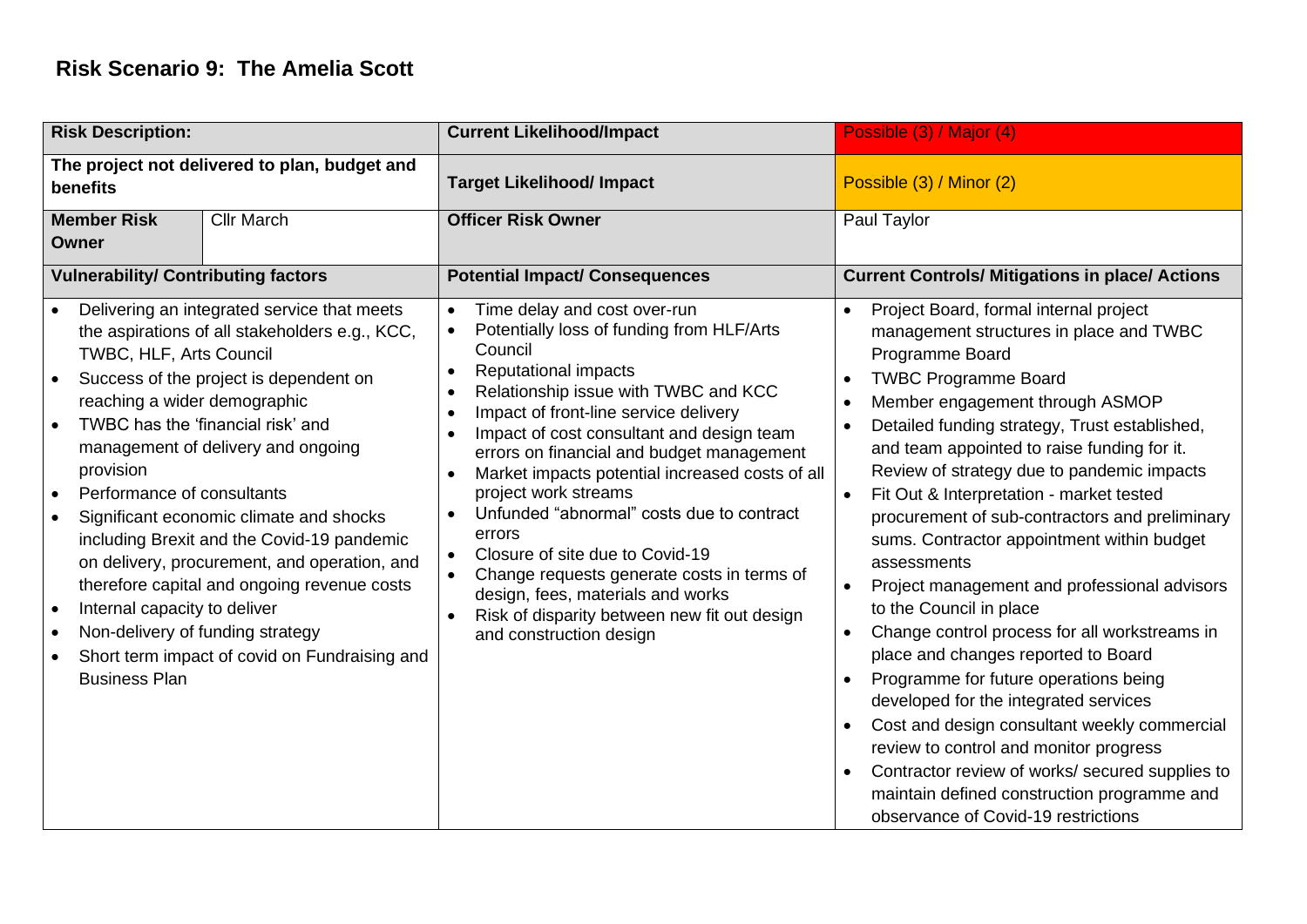|  | Ongoing assessment of programme to address<br>current information/ Covid-19 restrictions<br>Detailed risk registers regularly reviewed and<br>updated<br>Regular engagement and reporting to HLF and<br><b>Arts Council</b><br>Deed of Variation with WDI fixing costs and end<br>date for construction<br>Regular Fund-raising meetings in place with<br><b>Counter Culture</b><br>Review of 2017 Business Plan to consider<br>income and expenditure |  |
|--|--------------------------------------------------------------------------------------------------------------------------------------------------------------------------------------------------------------------------------------------------------------------------------------------------------------------------------------------------------------------------------------------------------------------------------------------------------|--|
|--|--------------------------------------------------------------------------------------------------------------------------------------------------------------------------------------------------------------------------------------------------------------------------------------------------------------------------------------------------------------------------------------------------------------------------------------------------------|--|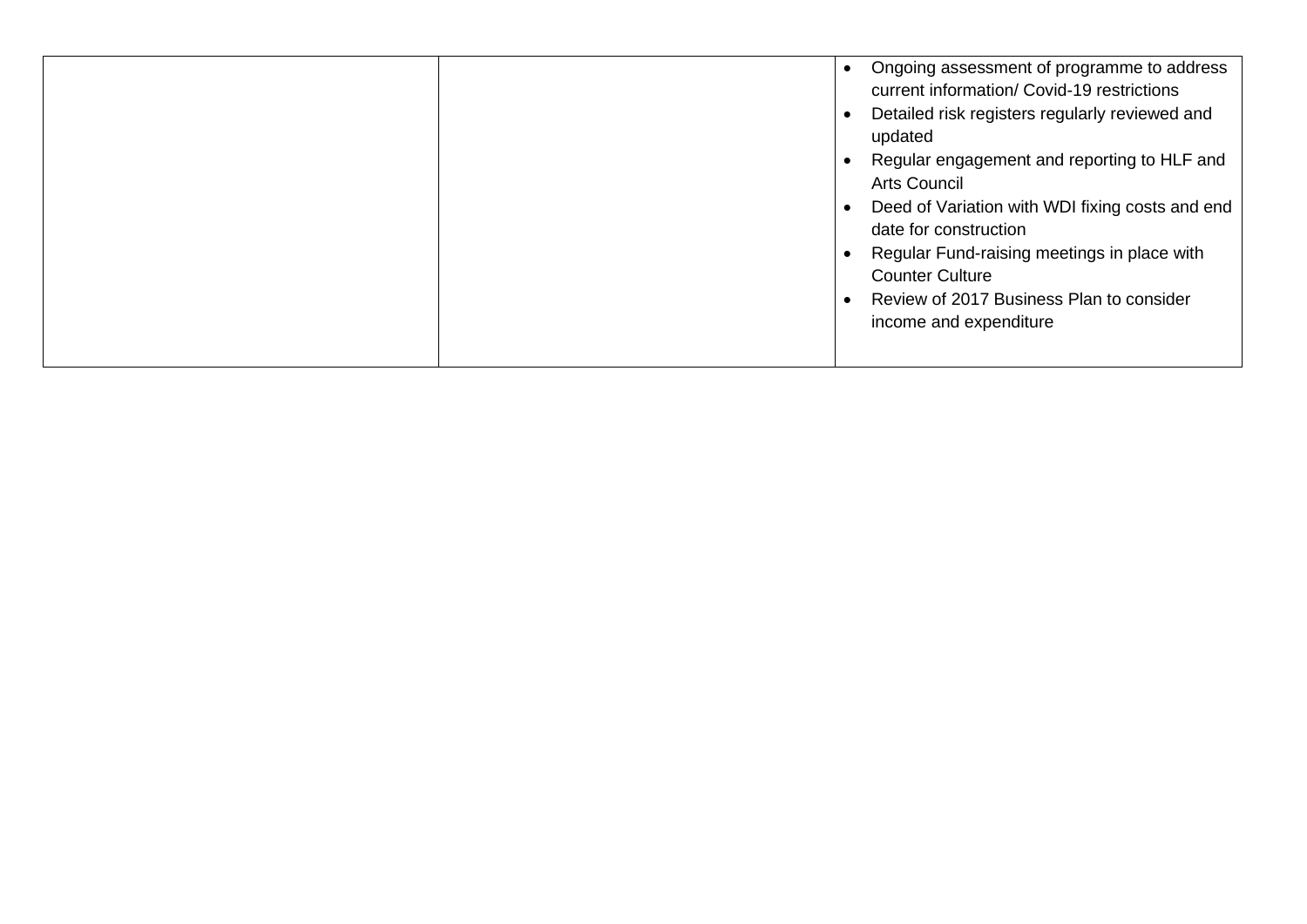#### **Risk Scenario 10: Climate Change**

| <b>Risk Description:</b>                                                                                                                                                                                                                                                                                                                                                                                                                                                                                                                                                                                                                                                                                                                                                                                                                                              | <b>Current Likelihood/Impact</b>                                                                                                                                                                                                                                                                                                                                                                                                                                                                                                                                                                                  | Likely (4) / Major (4)                                                                                                                                                                                                                                                                                                                                                                                                                                                                                                                                                                                                                                                                                                                                                                                                                                                                                                                                                                                                                              |
|-----------------------------------------------------------------------------------------------------------------------------------------------------------------------------------------------------------------------------------------------------------------------------------------------------------------------------------------------------------------------------------------------------------------------------------------------------------------------------------------------------------------------------------------------------------------------------------------------------------------------------------------------------------------------------------------------------------------------------------------------------------------------------------------------------------------------------------------------------------------------|-------------------------------------------------------------------------------------------------------------------------------------------------------------------------------------------------------------------------------------------------------------------------------------------------------------------------------------------------------------------------------------------------------------------------------------------------------------------------------------------------------------------------------------------------------------------------------------------------------------------|-----------------------------------------------------------------------------------------------------------------------------------------------------------------------------------------------------------------------------------------------------------------------------------------------------------------------------------------------------------------------------------------------------------------------------------------------------------------------------------------------------------------------------------------------------------------------------------------------------------------------------------------------------------------------------------------------------------------------------------------------------------------------------------------------------------------------------------------------------------------------------------------------------------------------------------------------------------------------------------------------------------------------------------------------------|
| Climate Change is a global emergency and<br>solving it is beyond our capability. In<br>declaring a Climate Emergency, we are taking<br>a proactive approach and working towards<br>being carbon neutral by 2030. We are<br>addressing this risk through taking a strategic<br>approach whilst mitigating the impact and<br>adapting to the change.                                                                                                                                                                                                                                                                                                                                                                                                                                                                                                                    | <b>Target Likelihood/ Impact</b>                                                                                                                                                                                                                                                                                                                                                                                                                                                                                                                                                                                  | Likely $(4)$ / Minor $(2)$                                                                                                                                                                                                                                                                                                                                                                                                                                                                                                                                                                                                                                                                                                                                                                                                                                                                                                                                                                                                                          |
| <b>Member Risk</b><br><b>Cllr Bailey</b><br>Owner                                                                                                                                                                                                                                                                                                                                                                                                                                                                                                                                                                                                                                                                                                                                                                                                                     | <b>Officer Risk Owner</b>                                                                                                                                                                                                                                                                                                                                                                                                                                                                                                                                                                                         | Paul Taylor                                                                                                                                                                                                                                                                                                                                                                                                                                                                                                                                                                                                                                                                                                                                                                                                                                                                                                                                                                                                                                         |
| <b>Vulnerability/ Contributing factors</b>                                                                                                                                                                                                                                                                                                                                                                                                                                                                                                                                                                                                                                                                                                                                                                                                                            | <b>Potential Impact/ Consequences</b>                                                                                                                                                                                                                                                                                                                                                                                                                                                                                                                                                                             | <b>Current Controls/ Mitigations in place/ Actions</b>                                                                                                                                                                                                                                                                                                                                                                                                                                                                                                                                                                                                                                                                                                                                                                                                                                                                                                                                                                                              |
| Severe weather is already affecting public<br>services across the UK, with operational,<br>reputational, financial and legal<br>consequences.<br>Climate change is expected to continue and<br>worsen in the future, with changes to mean<br>temperatures, the increasing frequency and<br>severity of storms and higher rainfall levels in<br>winter potentially causing rising water levels<br>and resulting in more flooding and coastal<br>erosion. Additionally, hotter drier summers,<br>with heat waves and reduced rainfall.<br>There is also an ongoing impact of severe<br>winter weather including snowfall and<br>freezing temperatures which impact service<br>delivery and the integrity of our roads open<br>space and buildings infrastructure.<br>National sustainability commitments may be<br>$\bullet$<br>deferred or abandoned as an emphasis on | Increased likelihood of flooding impacting on<br>properties<br>Kent at risk of water shortages/drought.<br>Extreme weather (heat and cold) impacting<br>vulnerable residents<br>Extreme weather having a greater impact on<br>the day to day delivery of services<br>Detrimental impact on the local environment<br>An increased frequency of severe weather<br>conditions may lead to more instances of<br>damage to Council infrastructure and<br>property.<br>Adverse impact on the local economy if<br>businesses are unable to operate.<br>Dissatisfaction amongst residents for not<br>meeting expectations | <b>Climate Emergency declared</b><br>$\bullet$<br>Consultants engaged to carry out carbon audit<br>$\bullet$<br>of Council services and to produce costed<br>action plan<br><b>Cross party Climate Emergency Advisory</b><br>$\bullet$<br>Panel (CEAP) set up<br><b>Draft Local Plan Policies</b><br>$\bullet$<br>Business Continuity and Emergency Plans in<br>$\bullet$<br>place for severe weather<br>Adopted Kent Environment Strategy October<br>$\bullet$<br>2016 (CAB98/16)<br>Air Quality Action Plan 2018 - 2023<br>$\bullet$<br>Warm Homes programme - improved energy<br>$\bullet$<br>efficiency (s106 approved)<br>Tackling fuel poverty - Fuel Poverty Strategy<br>$\bullet$<br>Collective Solar - partnership with KCC<br>$\bullet$<br>Energy Deal (not direct energy reduction but<br>$\bullet$<br>aids cutting fuel costs) ongoing<br>Low carbon heating (e.g. $Off - gas$ grid<br>$\bullet$<br>homes/District heat network rollout)<br>Identify and maximise the opportunities for<br>change that will come from the experience of |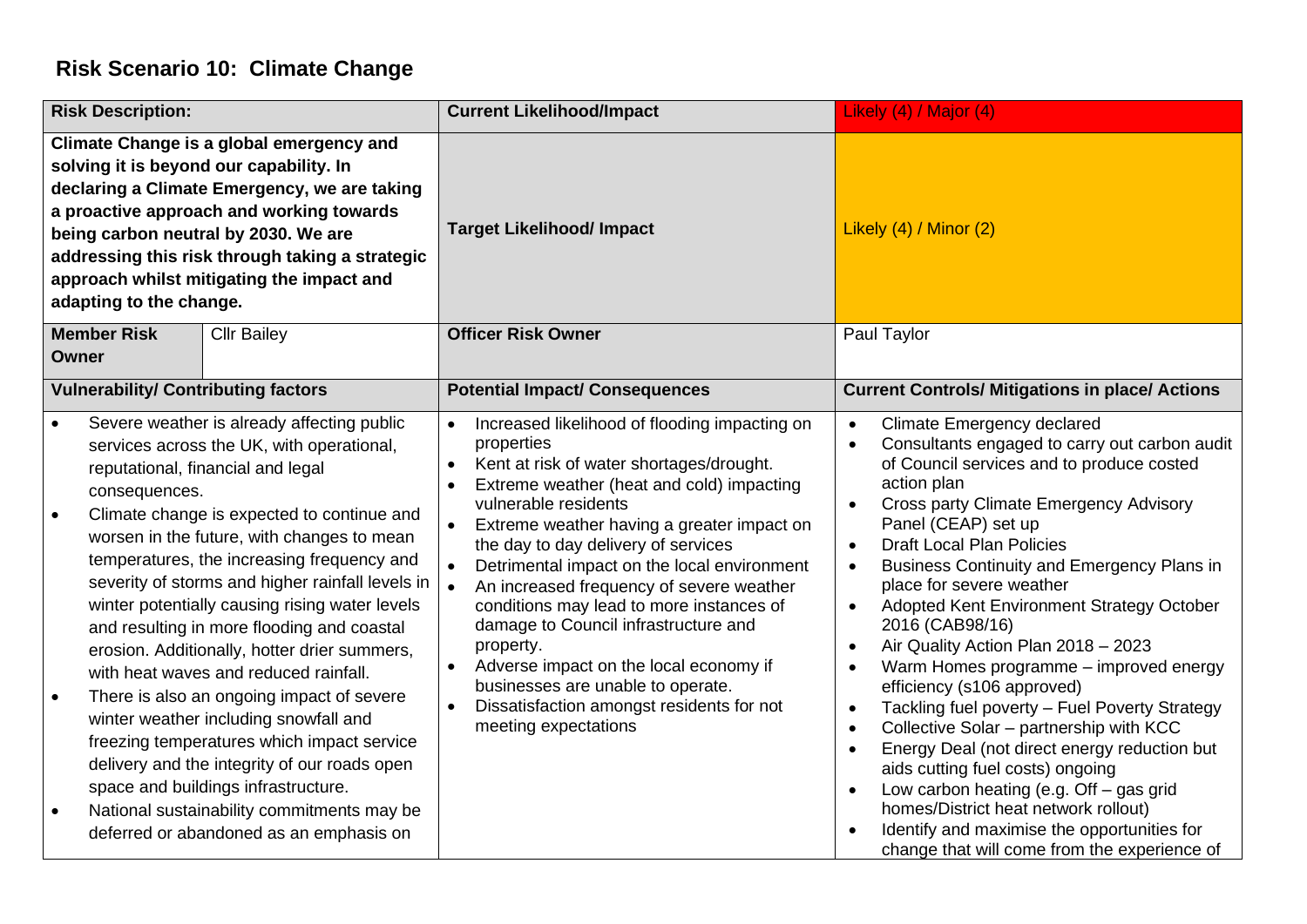|  | economic growth is prioritised post Covid-19. | Covid-19 restrictions such as green                                                         |
|--|-----------------------------------------------|---------------------------------------------------------------------------------------------|
|  | A traditional recovery will be dirtier, less  | infrastructure, including cycle lanes and                                                   |
|  | efficient, harm economic growth and hinder    | recognising the social infrastructure around<br>health and well-being, new ways of working, |
|  | progress on environmental improvements.       | which include less commuting, working from                                                  |
|  | Increase in private car use for commuting in  | and near home, accelerating digital                                                         |
|  | favour of public transport                    | transformation to ensure adaptive capacity                                                  |
|  |                                               | and equity of access                                                                        |